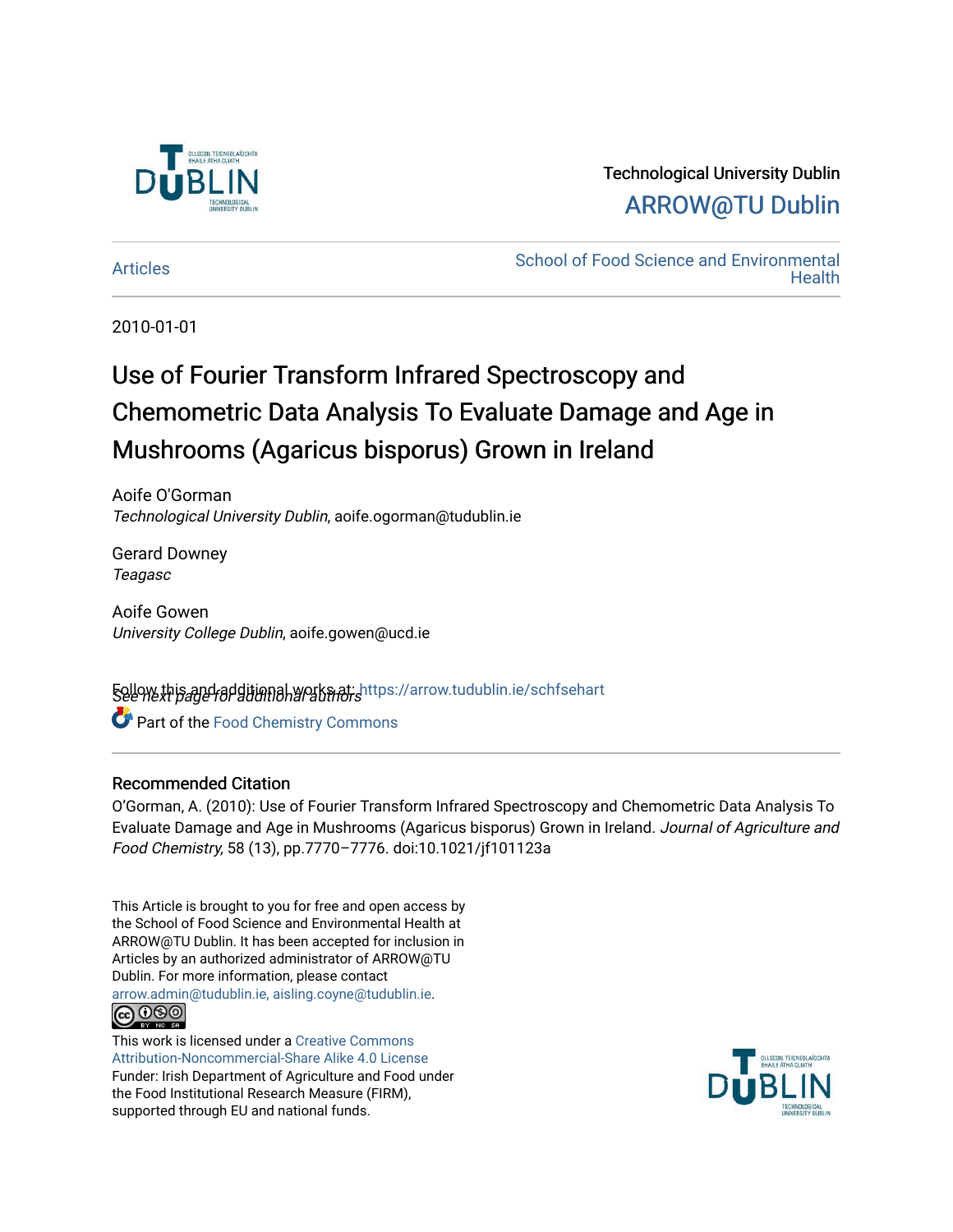### Authors

Aoife O'Gorman, Gerard Downey, Aoife Gowen, Catherine Barry-Ryan, and Jesus Maria Frias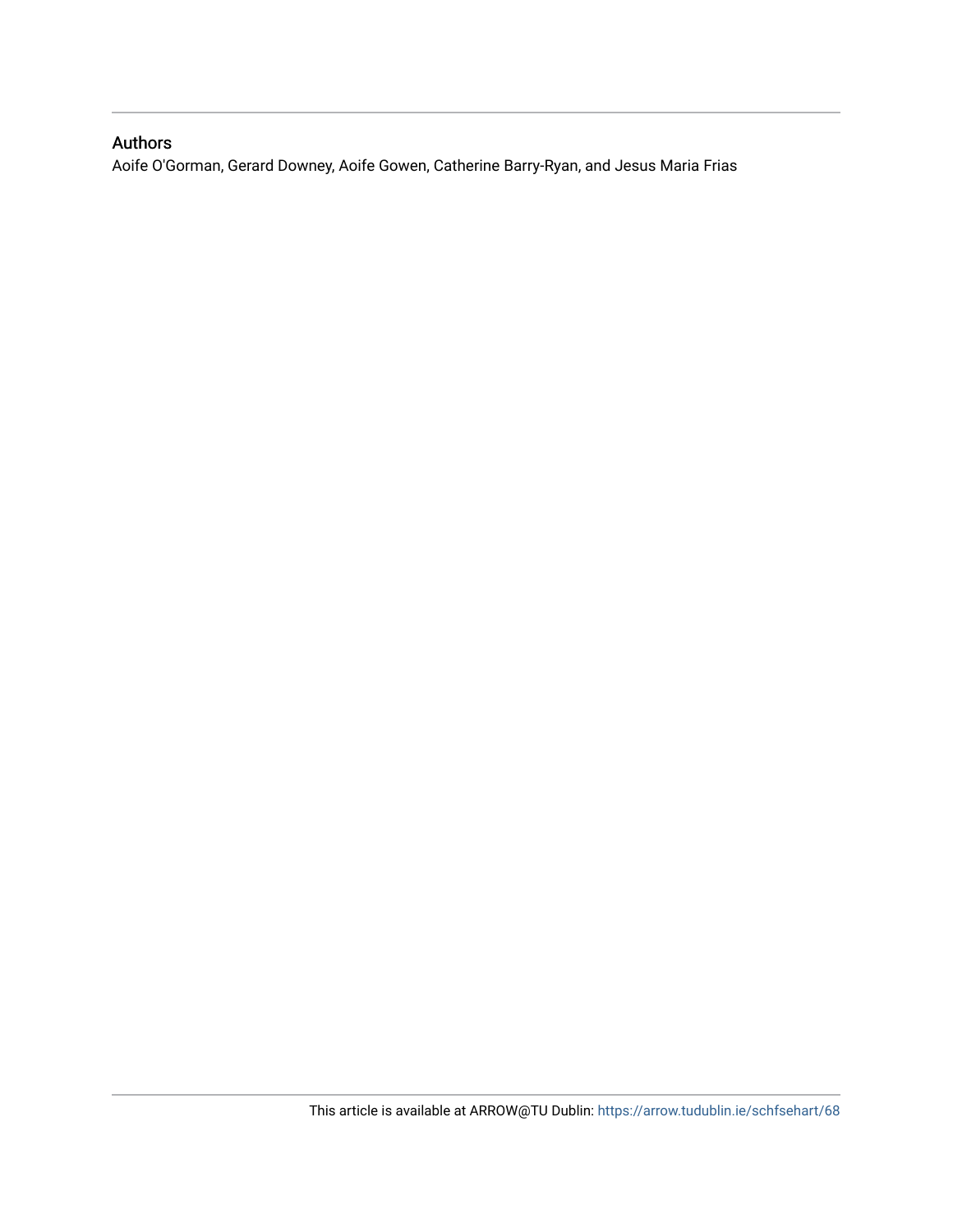**Use of Fourier-transform infrared spectroscopy and chemometric data analysis to evaluate damage and age in mushrooms (***Agaricus bisporus***) grown in Ireland**

Aoife O'Gorman<sup>a</sup>, Gerard Downey<sup>b</sup>, Aoife A. Gowen<sup>c</sup>, Catherine Barry-Ryan<sup>a</sup>, **and Jesus M. Friasa\***

<sup>a</sup> School of Food Science & Environmental Health, Dublin Institute of Technology, Cathal Brugha Street, Dublin 1, Ireland

<sup>b</sup> Teagasc, Ashtown Food Research Centre, Ashtown, Dublin 15, Ireland

<sup>c</sup> Biosystems Engineering, School of Agriculture, Food Science and Veterinary Medicine, University College Dublin, Dublin 4, Ireland

\* Corresponding author. Tel +353 1 402 4459, Fax +353 1 402 4495 E-mail: jesus.frias@dit.ie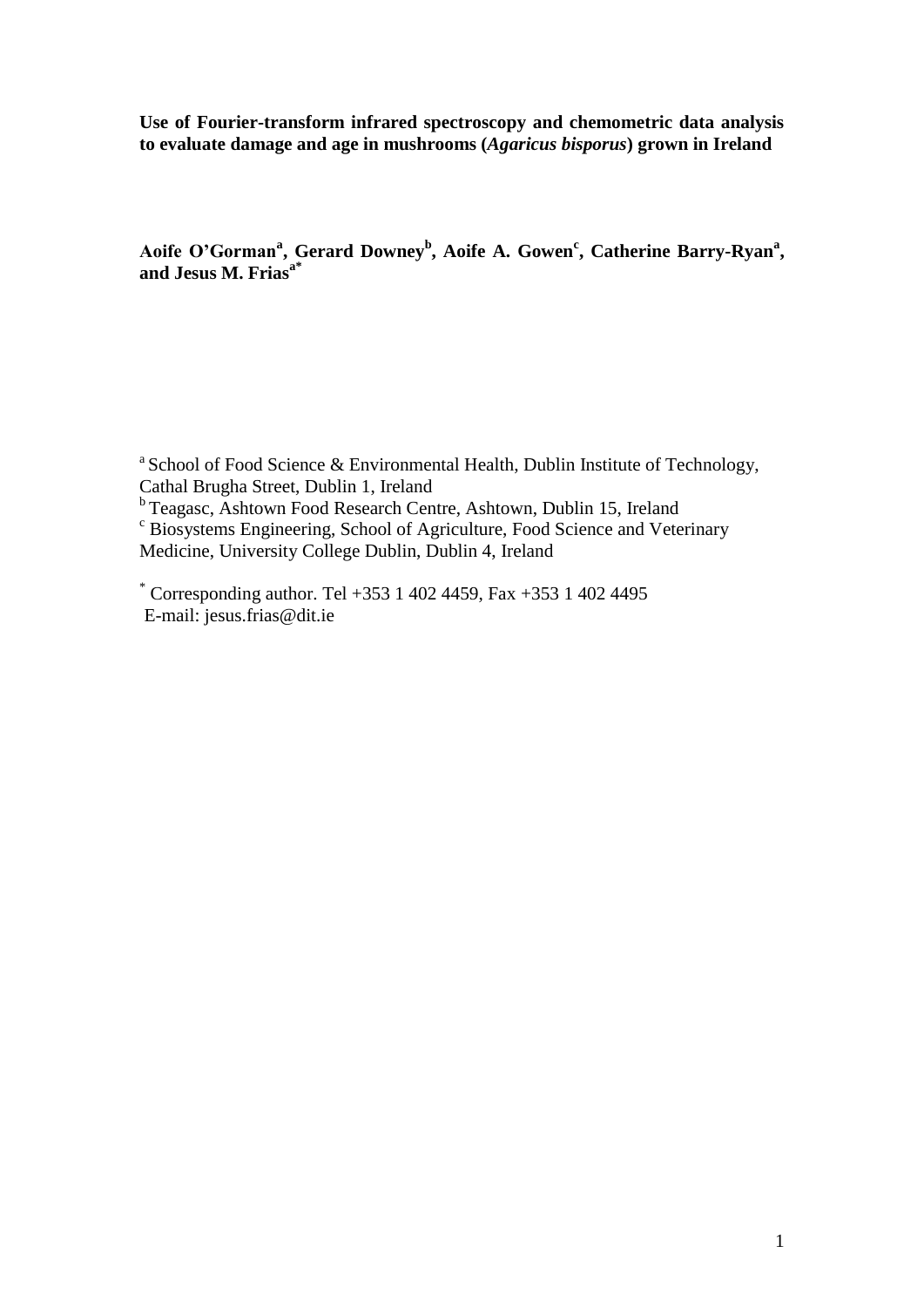#### **Abstract**

 The aim of this research was to investigate whether the chemical changes induced by mechanical damage and aging of mushrooms can be (a) detected in the mid-infrared absorption region and (b) identified using chemometric data analysis. Mushrooms grown under controlled conditions were bruise-damaged by vibration to simulate damage during normal transportation. Damaged and non-damaged mushrooms were stored for up to 7 days post-harvest. Principal component analysis of FTIR spectra showed evidence that physical damage had an effect on tissue structure and the aging process. Random forest classification models were used to predict damage in mushrooms producing models with error rates of 5.9 and 9.8% with specific wavenumbers identified as important variables for identifying damage, PLS models were developed producing models with low levels of misclassification. Modeling post-harvest age in mushrooms using random forests and PLS resulted with high error rates and misclassification; however, random forest models had the ability to correctly classify 82% of day zero samples, which may be a useful tool in discriminating between 'fresh' and old mushrooms. This study highlights the usefulness of FTIR spectroscopy coupled with chemometric data analysis in particular for evaluating damage in mushrooms and with the possibility of developing a monitoring system for damaged mushrooms using the FTIR 'fingerprint' region.

- 
- 
- 

**Key words:** FTIR spectroscopy; chemometrics; mushrooms; aging; damage

- 
- 
-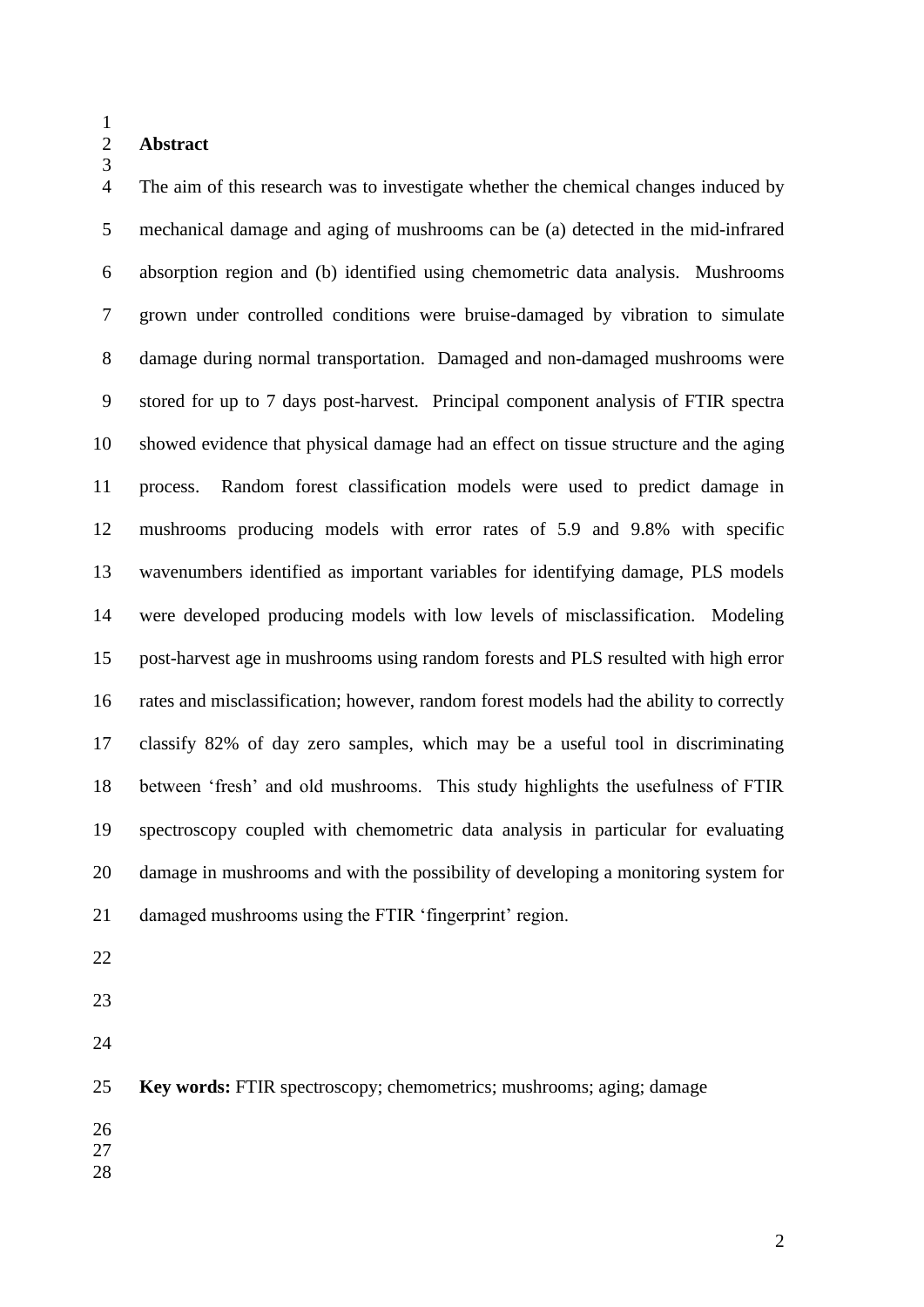#### **INTRODUCTION**

 Mushroom cultivation is a worldwide business with the global market valued at over \$45 billion in 2005 (*1*). In Ireland more than 60, 000 tons of button mushrooms (*Agaricus bisporus*) are produced annually, making them one of the most important horticultural crops grown (*2*). Mushrooms are one of the most perishable food products with a maximum shelf-life of 3-4 days at ambient temperature (*3*) mainly because they have no cuticle to offer protection from physical damage, microbial attack or water loss (*4*). They may be bruised easily by physical stress during harvesting, handling and transportation. This mechanical damage triggers a browning process which is the major cause of loss of value in the market (*5, 6*). A second significant factor determining mushroom quality is time elapsed between harvesting and delivery to the marketplace. Post-harvest age is particularly important for any mushroom exporting country (i.e. Ireland) for which access to the food markets in larger, neighboring countries within Europe is vital. There is a need for a method which would allow objective evaluation of mushroom quality to ensure that only high quality produce reaches the retail market and that is able to produce information on the metabolites in mushrooms affected by senescence and damage (*7*).

 Fourier-transform infrared spectroscopy is an analytical technique that enables the rapid, reagentless and high-throughput analysis of a diverse range of samples (*8*). Its importance lies in its ability to allow rapid and simultaneous characterization of different functional groups such as lipids, proteins, nucleic acids and polysaccharides (*9-12*) in biological molecules and complex structures. FTIR spectroscopy is an important tool used for quality control and process monitoring in the food industry because it is less expensive, has better performance and is easier to use than other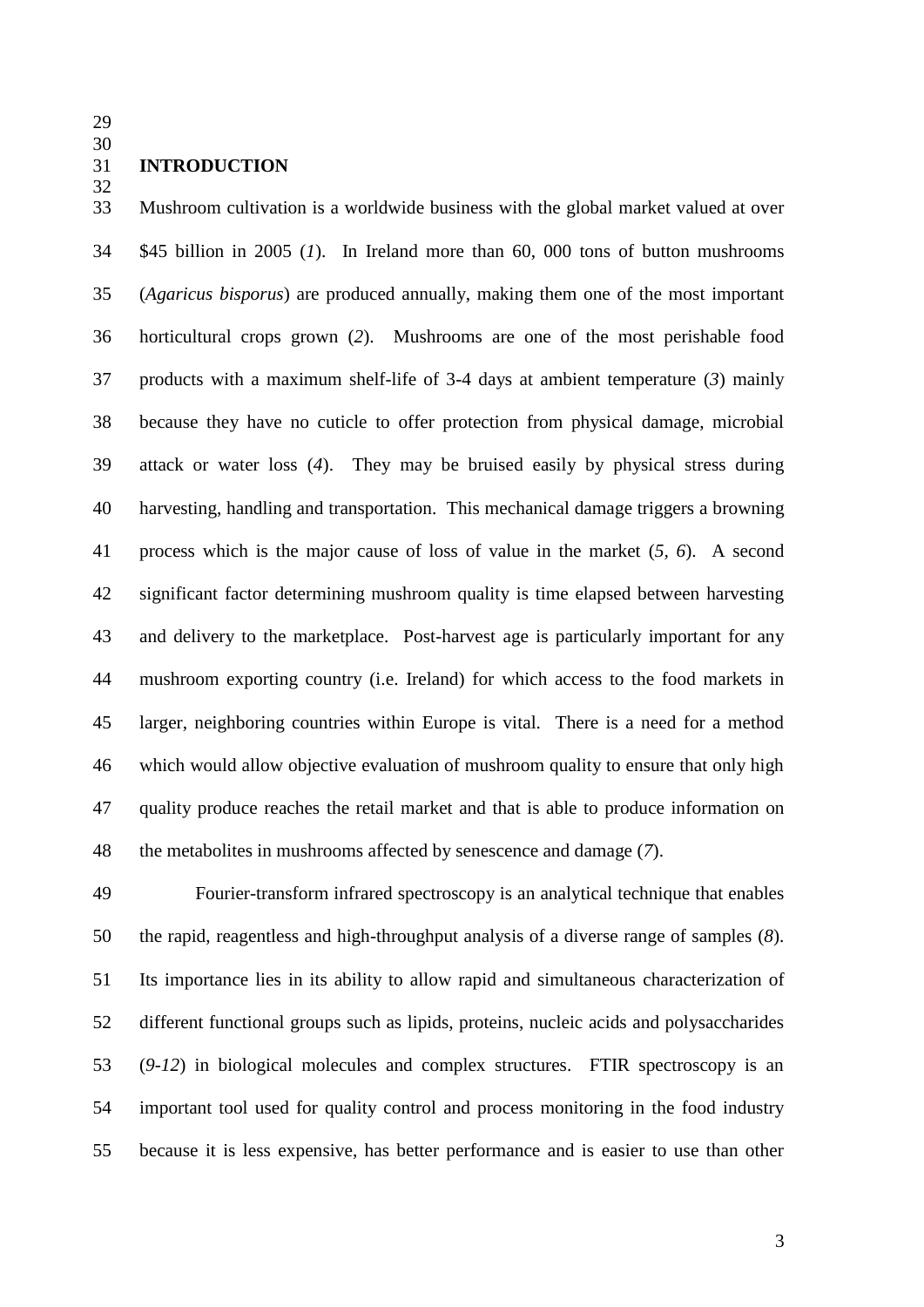methods (*13*). In the same way, FTIR spectroscopy has been used as a fingerprinting tool to study response of cells to various stressing situations (*14-16*).

 A key to the successful operation of this technique is the availability of mathematical tools for the interrogation and mining of large spectral data sets. Principal component analysis (PCA), partial least squares (PLS) regression and random forests (RF) are chemometric tools that have been successfully used to extract information from FTIR data (*17, 18*).

 The objective of this study was to investigate the damage and aging of mushrooms grown in Ireland using FTIR spectroscopy in order to (a) differentiate between damaged and undamaged mushrooms and (b) to determine mushroom post-harvest age. The ability to develop a tool that could detect physical damage before browning becomes visible would be of importance to the mushroom industry and could reduce economic losses.

#### **MATERIALS AND METHODS**

 **Mushrooms.** Second flush mushrooms were grown at the Teagasc Research Centre Kinsealy (Dublin, Ireland), harvested damage-free. A set of 160 closed cap, defect-free *Agaricus bisporus* strain Sylvan A15 (Sylvan Spawn Ltd., Peterborough, United Kingdom) mushrooms (3-5 cm cap diameter) were selected for this study and immediately transported by road to the testing laboratory. Special trays were designed to hold mushrooms by the stem using a metal grid to avoid contact between (a) mushrooms and (b) between the top of mushroom caps and the tray lid during transportation. Mushrooms arrived at the laboratory premises within 1 h after harvesting and where either damaged for the specified time length or remained damage free and then stored at 4ºC until required for analysis.

**Mushroom treatments**. Mushrooms (n=160) were harvested in the conventional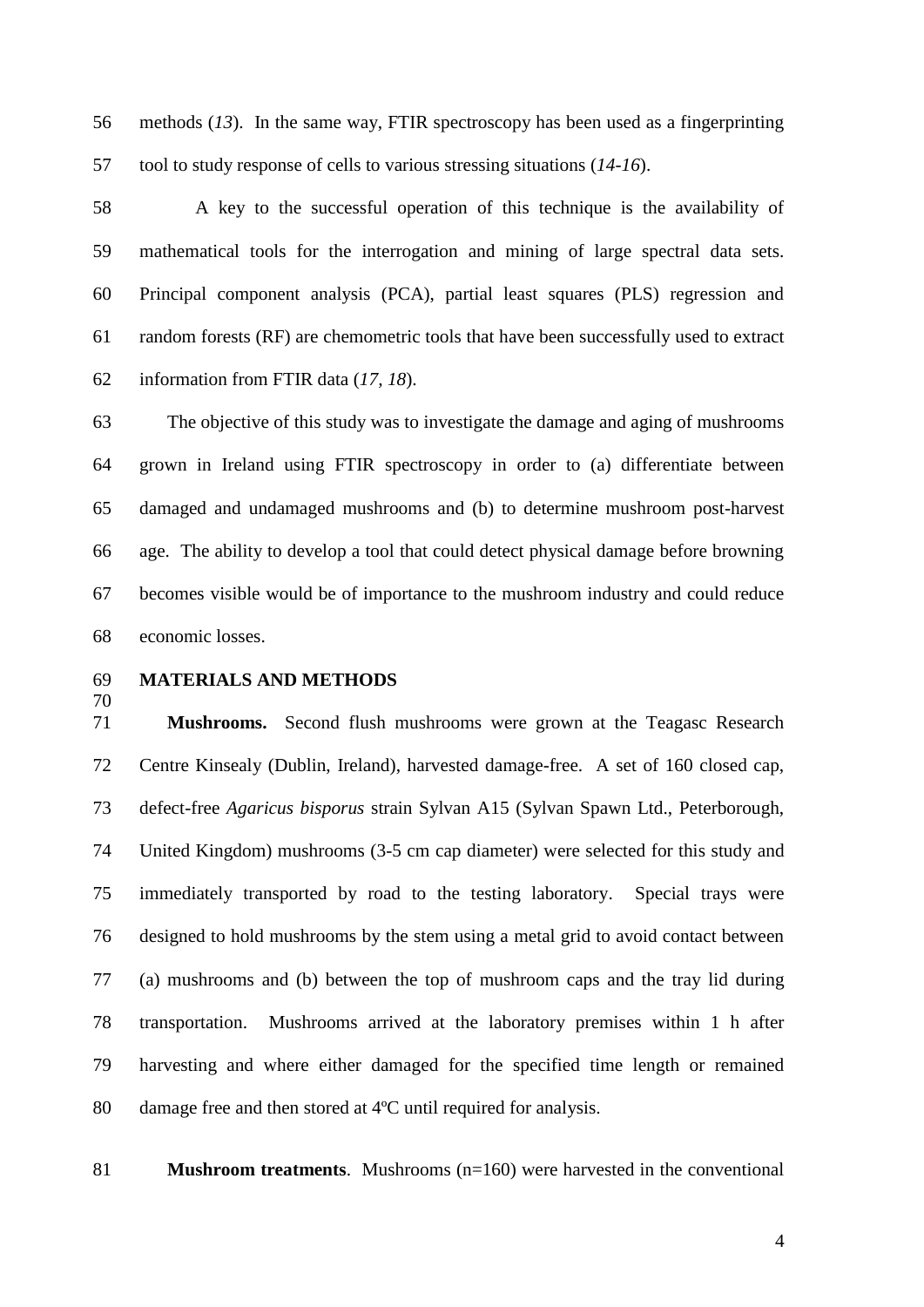82 manner on a single occasion. On the day of harvest, a subset (n=80) was subjected to physical damage using a mechanical shaker (Gyrotory G2, New Brunswick Scientific Co. USA) set at 300 rpm (rotations per minute) for 20 minutes; these samples were labeled as damaged (D). The remaining 80 mushrooms were untreated and labeled undamaged (UD). Ten (10) damaged and 10 undamaged mushrooms were selected at random from their respective sub-sets on the day of harvesting and prepared for spectroscopic analysis (see below); these are referred to as day 0 samples. The remainder of the mushrooms (70 each of damaged and undamaged) were placed in plastic punnets (six mushrooms per punnet) and stored as separate batches at 4ºC in a controlled temperature facility. On each of 7 consecutive days of such storage, a set of 10 damaged and 10 undamaged mushrooms was randomly selected, removed from storage and prepared for FTIR analysis.

 **FTIR spectroscopy.** Sample preparation involved the manual dissection of each mushroom into its three main tissue types (cap, gills and stalk) before freezing overnight at -70ºC in a cryogenic refrigerator (Polar 340V: Angelantoni Industrie spA, Massa Martana, Italy) followed by freeze-drying (Micro-modulyo, EC Apparatus Inc, New York, USA) for 24 h. Freeze-dried samples were manually ground into fine particles using a pestle and mortar. Then, 9 mg (3% w/w) of each sample was mixed with 291 mg (97% w/w) KBr (Sigma Aldrich, Dublin, Ireland). KBr pellets were prepared by exerting pressure of 100 kg/cm² (1200 psi) for approximately 2 min in a pellet press (Specac, UK). To eliminate any interference which might be caused by variation in pellet thickness different pellets were prepared from the same sample and their infrared spectra compared. These samples were identical with their average spectra used for analysis (*19*).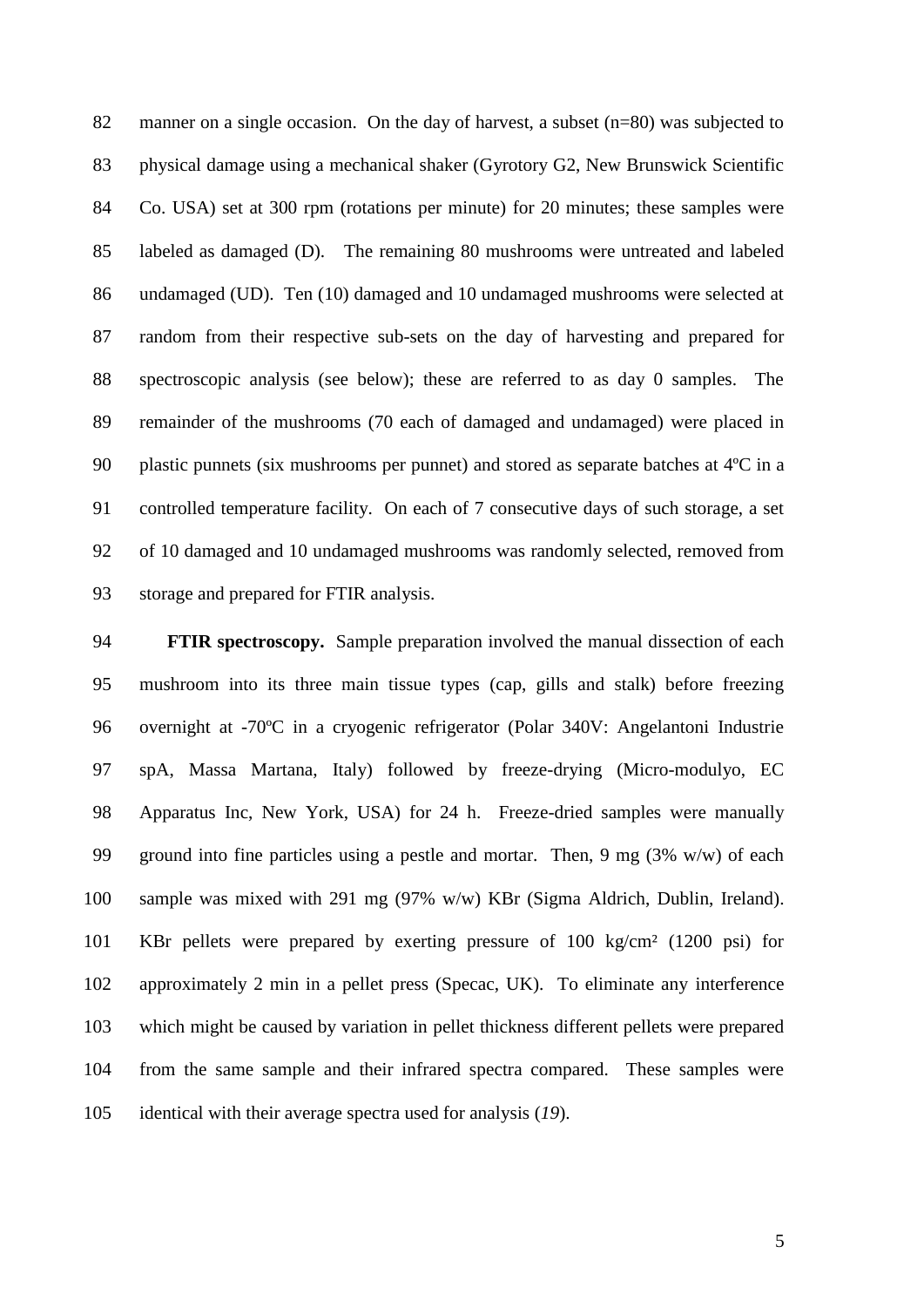Spectra were collected using a Nicolet Avatar 360 FTIR E.S.P (Thermo Scientific, 107 Waltham, MA, USA) over the frequency range 4000-400 cm<sup>-1</sup>. One hundred scans of 108 each pellet were collected at 4  $cm<sup>-1</sup>$  resolution at room temperature using OMNIC software (version ESP 5.1). The average of the 100 scans was used for further data analysis. FTIR spectral data were discretized resulting in spectra containing 1868 111 individual points (discretised every  $2 \text{ cm}^{-1}$ ) for chemometric analysis.

 **Chemometric data analyses***.* Multivariate models for damage and age prediction in mushrooms using both raw (i.e. unmodified) and pre-treated spectral data were developed; the pre-treatment used was standard normal variate [SNV] and was intended to reduce scatter-induced effects in the spectra (*20*). The frequency region 116 studied was 2000-400 cm<sup>-1</sup> (fingerprint region); this spectral range encompasses absorptions from most of the chemical species present and attenuation of the dataset in this way avoids spectral regions which have low information content and may therefore interfere with effective model development.

 Random forest modeling achieves a classification by constructing a series of decision trees (*21*) and takes input variables down all trees in order to optimize classification. Each tree is constructed using a different bootstrap sample from the original data, about one-third of the cases are left out of the bootstrap sample and are not used in the construction of the k-th tree. These sets of unseen samples are called out-of-bag (OOB) sets. RF makes use of these OOB sets in many ways, in particular to give an unbiased estimate of the prediction error on unseen cases (*22*).

 Random forest models were built to (a) discriminate between damaged and undamaged mushrooms and (b) to predict mushroom ages. The number of trees fitted to build the random forest was 1000, the number of random wavenumbers tried at every node of the tree was set at 500 after optimization and the random forest model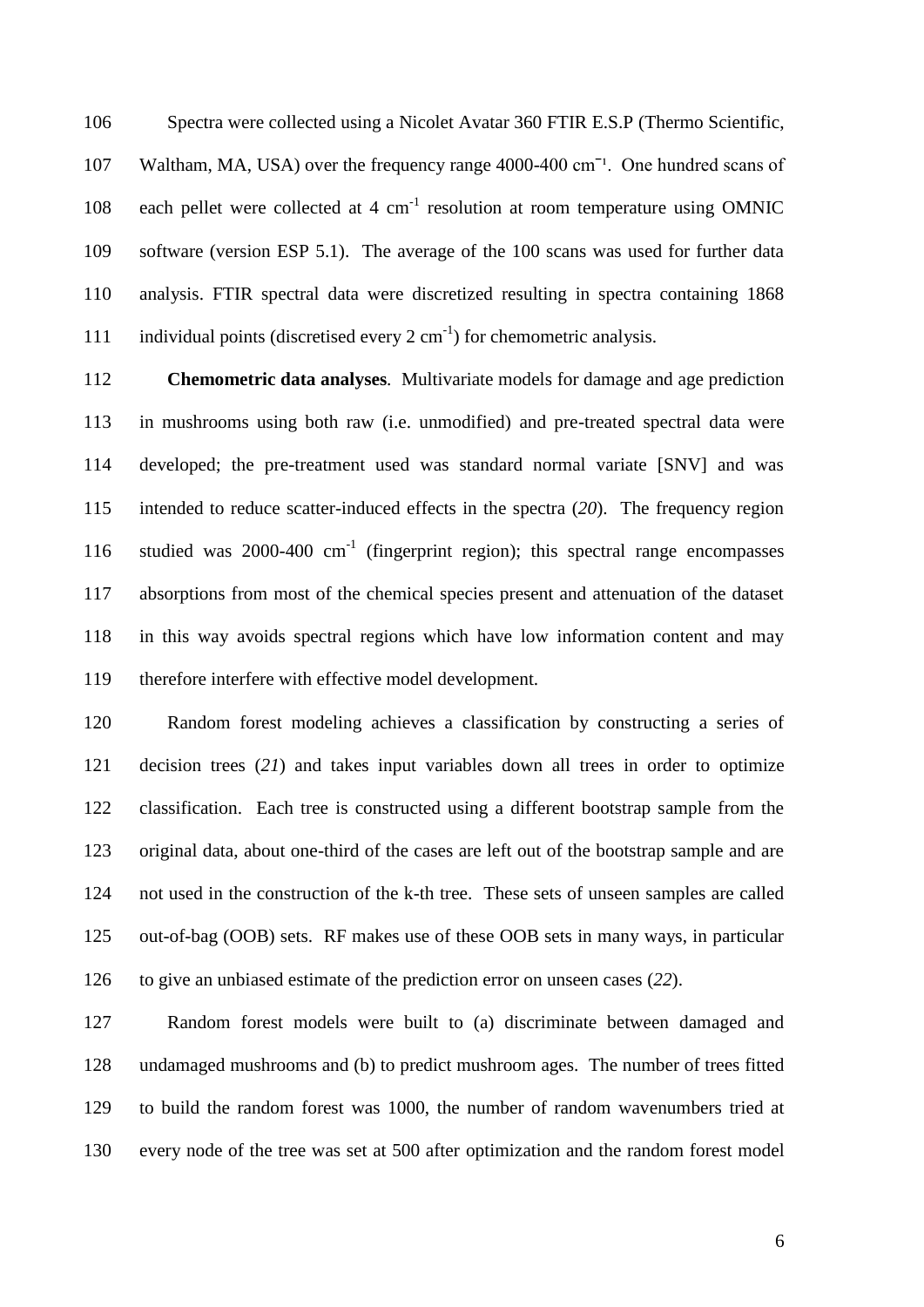trained was made using a stratified random sampling strategy of the sample spectra that would take the same number of samples from each of the tissues. Principal component analysis (PCA) was used to identify patterns in data in a way which emphasizes differences and similarities. It is used to indicate relationships among groups of variables in a data set and show relationships that might exist between objects (*23*).

 Partial least squares (PLS) regression was applied to the spectral data sets to develop a quantitative model for prediction of the age of damaged mushrooms. A common problem in development of multivariate prediction models is selection of the optimum number of PLS loadings; often, this selection is based on an examination of the RMSECV but identification of a minimum is not always possible or unambiguous and sub-optimal models incur a significant risk of overfitting. Experience has shown that this can be a problem when parameters which are of practical relevance, such as post-harvest age or damage, but have unclear molecular basis are being modeled. In order to avoid overfitting, model cross validation was employed as follows:

 1. Samples were randomly-designated from each tissue/damage status/time grouping as calibration (60%) or validation (40%) samples. The validation subset was left completely out during the optimization of model based on the calibration set.

 2. The model optimization step was carried out in order to estimate the optimal dimensionality of the PLS model built on the calibration set. The method employed for this was based on the observation that an indication of overfitting is the appearance of noise in regression vectors; this takes the form of a reduction in apparent structure and the presence of sharp peaks with a high degree of directional oscillation. A simple method (*24*) for objectivity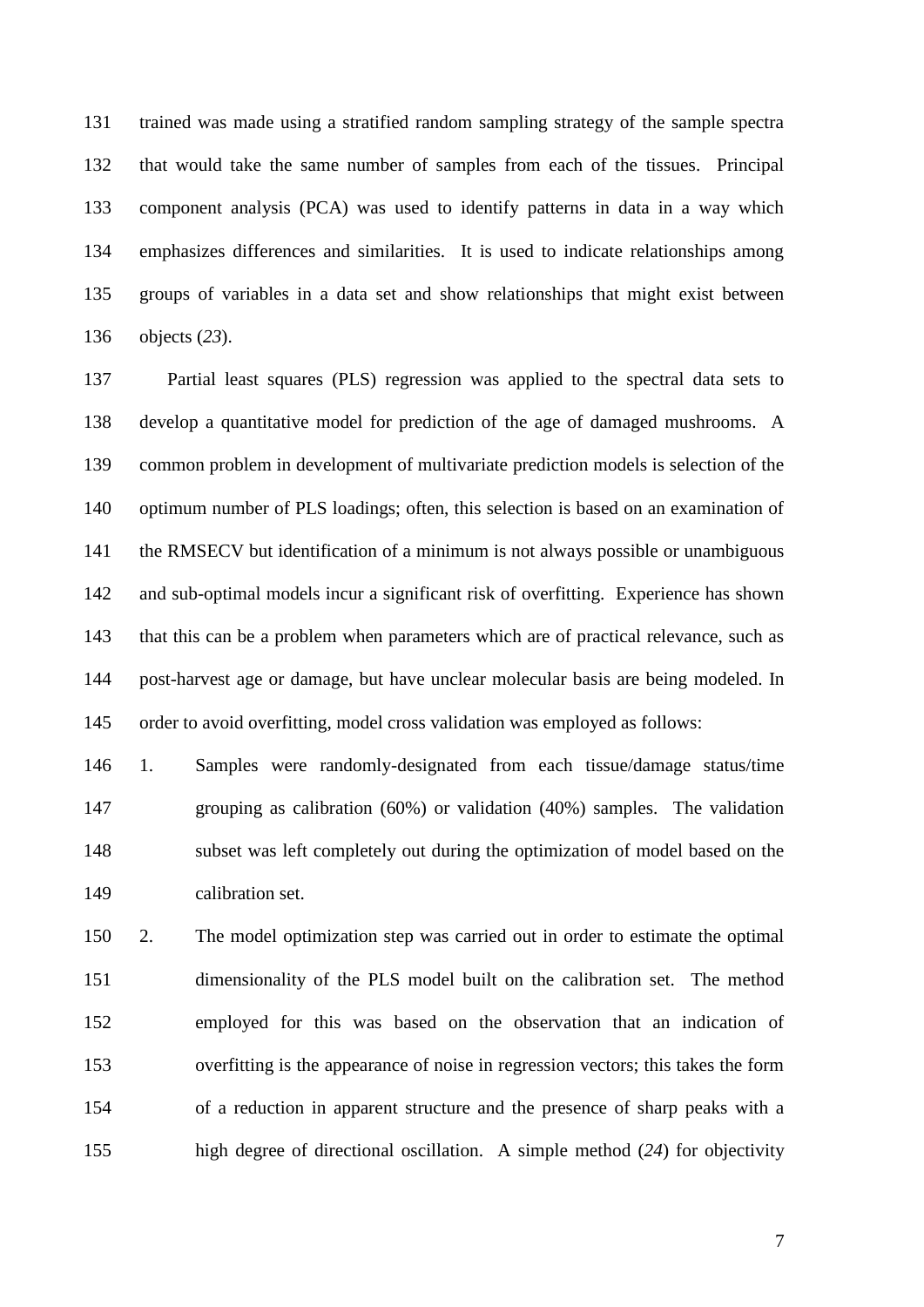quantifying the shape of a regression vector, combined with the root mean square error of cross-validation (RMSECV) for the calibration set was applied in this study.

 3. The random sample designation, model development and evaluation were performed 100 times. At the end of this cycle, models were initially examined on the basis of the number of latent variables selected, the most common number was then chosen as the optimum.

 Mushroom discrimination (damaged *versus* undamaged) were performed using partial least squares discrimination analysis (PLS-DA). For PLS-DA, a dummy Y- variable was assigned to each mushroom tissue sample, 1 for damaged and 0 for undamaged. PLS-DA calibration models were developed and assessed using 100 randomly-populated calibration and validation sample sets.

 Principal component analysis (PCA) and partial least squares (PLS) regression were performed using MATLAB and The Unscrambler software (v.9.7; Camo A/S, Oslo, Norway). The routine for selection of the optimum number of PLS loadings was also performed in MATLAB. Random forest modeling was performed using R 2.8.0 (*25*).

- 
- 

#### **RESULTS AND DISCUSSION**

 **Spectral data.** Average raw spectra of each of the three tissue types collected from all the damaged and undamaged samples (day 0-7 in each case) are shown in Figure 1(a, b and c). A number of observations may be made on these spectra. Firstly, the major feature is a vertical offset from one average plot to another; this offset originates in light scatter effects and may be a complication in further data analysis. Average spectra of the three tissue types also bear a close resemblance to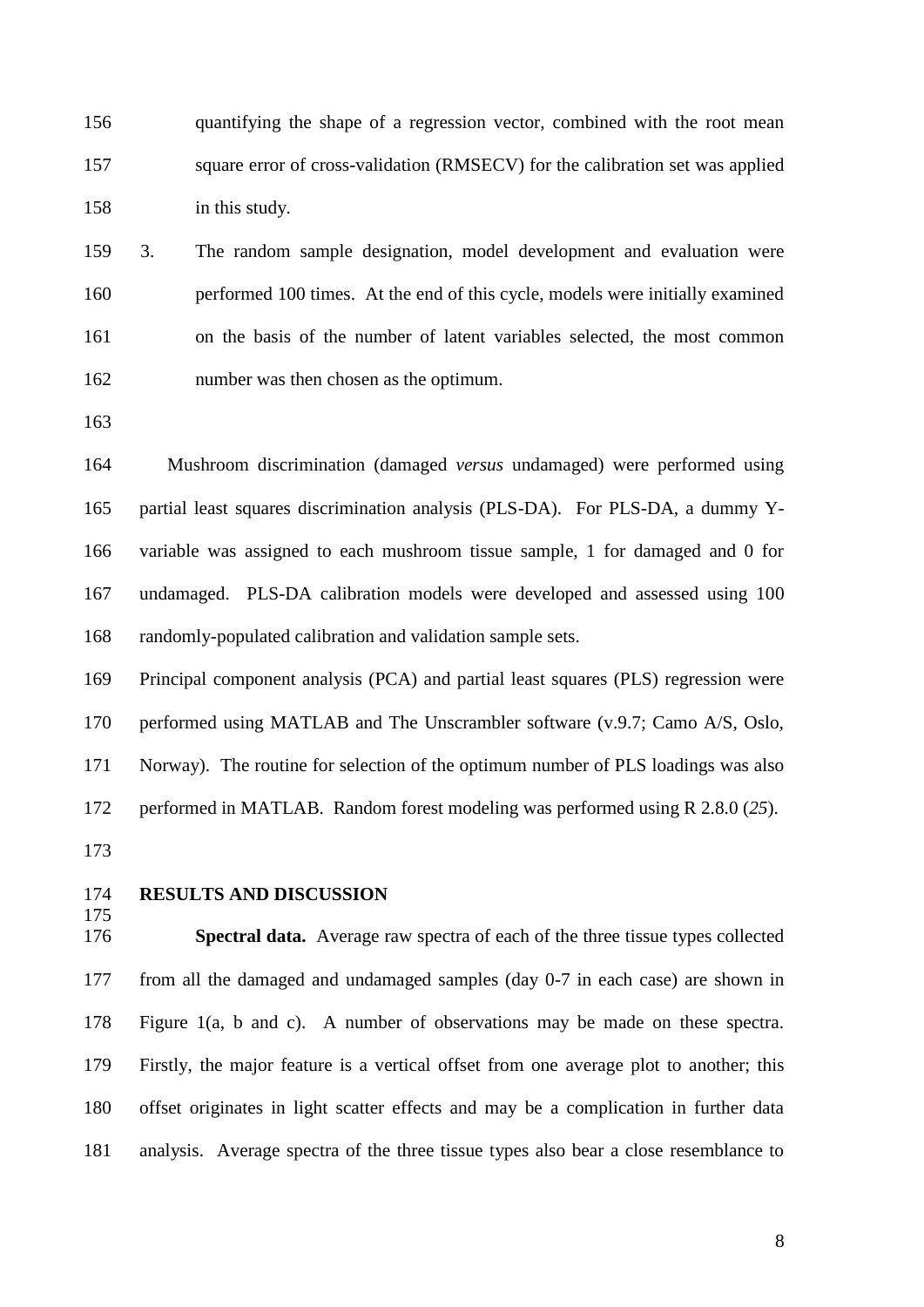each other; there is little visible difference in peak minima locations in Figure 1. In 183 terms of minima locations, there are major bands at 1650, 1090, 1020, 935 cm<sup>-1</sup>; 184 minor minima may be seen at 1560, 1150 and 1050 cm<sup>-1</sup> (Figure 2). Unambiguous identification of the molecular source of features in mid-infrared spectra of biological material is difficult but the peak at 1650 may be attributed to an amide I group while 187 at 1560 cm<sup>-1</sup> may be identified as resulting from amide II groups (26, 27). Both major 188 absorbance peaks at 1090 and 1020 cm<sup>-1</sup> have been attributed as structures in chitin, a 189 major structural polysaccharide in mushrooms; absorbance at 1090 cm<sup>-1</sup> may also 190 arise from secondary alcohols. Smaller features at 1150 and 1050 cm<sup>-1</sup> have been attributed to tertiary and primary alcohol structures (*28*). Minima at 935, 890 and 874 192 cm<sup>-1</sup> bands correspond to  $\alpha$ - or ß- anomer C<sub>1</sub>-H deformations. The bands at 935 and 193 890 cm<sup>-1</sup> are attributed to glucan bands, while the band at 874 cm<sup>-1</sup> is assigned to a mannan band (*29-31*). An inability to attribute all spectral features is a common feature of spectroscopy of complex biological matrices but the presence of such spectral detail implies the detection of a significant quantity of information which may be usefully interrogated by multivariate mathematical methods.

 **Principal component analysis (PCA).** Undamaged samples were studied separately on the basis of their tissue type i.e. caps, gills and stalks. Initial PCA of the mushroom caps data revealed a single sample (day 7) which lay anomalously at some significant distance from the others; this was deleted and the resulting score plot is shown in Figure 3 for PC1 *vs* PC2; these first two principal components accounted for 97 and 2% respectively of the total variance in the spectral dataset and some sample clustering on the basis of storage time is readily apparent. As a general observation, it may be stated that the majority of the day 0 mushroom caps have a score value on PC1 greater than zero and are therefore located on the right-hand-side of Figure 3a.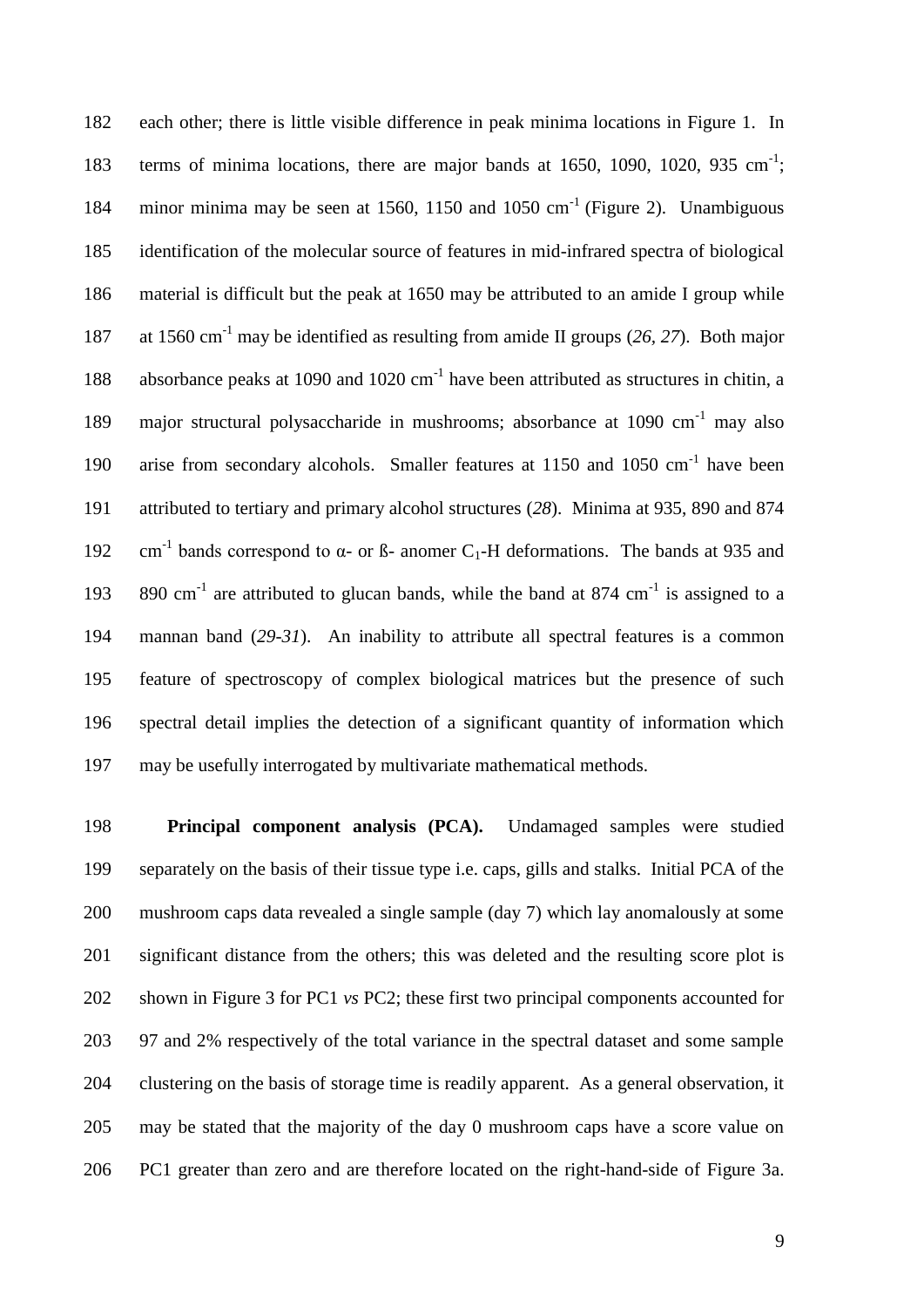While there are indications that samples of different storage time cluster together, the spread of these clusters is quite large and it is not possible to readily discern any trend relating plot position and storage time in the plots. There is a suggestion that the dispersion of the samples decreases as the length of storage time increases. With regard to undamaged gill tissue, observations similar to those made above in relation to undamaged caps may be made although the distribution patterns are somewhat different.

 In the case of damaged mushroom tissues, a different pattern was found. It is clear from Figure 3c, d and e that day 0 samples clustered together but separately from those of day 1 to day 7 samples irrespective of tissue type. This strongly suggested that physical damage had a significant effect on tissue structure and the subsequent aging process. Some implications regarding the rate of change of mushroom tissue composition with aging may be garnered from the observation that separation of day 0 from all other subsequent days accounts for the most variation in 221 the spectral collection of damaged mushroom caps, gills and stalks.

 Examination of PC loadings may provide information on the absorbing species which are involved in separations observed on a PC scores plot; however, meaningful interpretation of loadings arising from this dataset (data not shown) was not possible.

 **Detection of damage (random forests).** The first random forest model developed attempted to identify which wavenumbers could be used to predict damage specifically. The model tried to predict damage in mushrooms using the IR spectra, a variable indicating the tissue from which the spectra originated (cap, gill or stalk) and the age of the mushroom (in days from 0-7) as explanatory variables. This resulted in good classification between damaged and undamaged samples with an out-of-bag error rate (OOB) of 5.9%, sensitivity of 93.3% and specificity of 95%.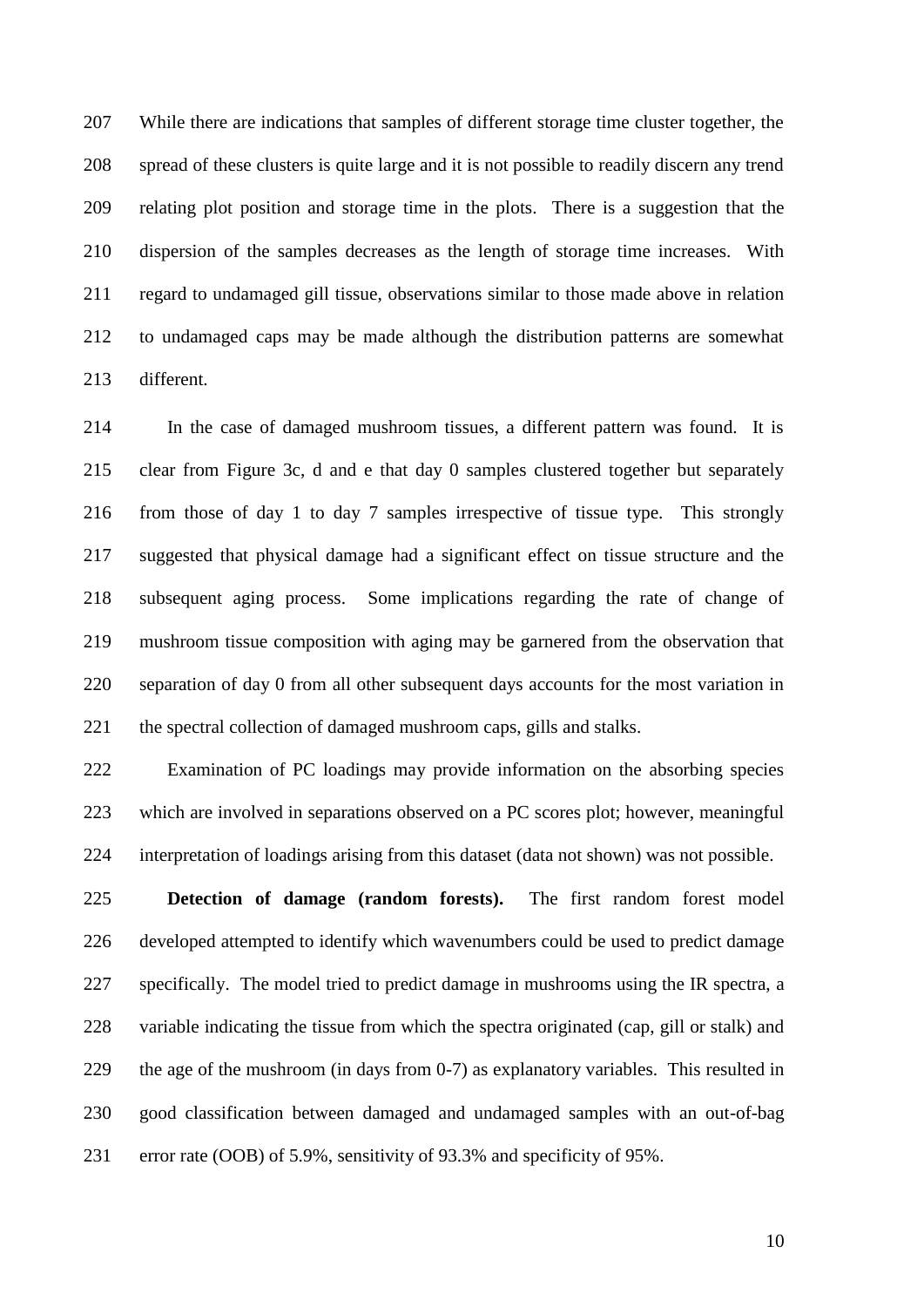In random forests there are two measures of importance to indicate how informative a particular variable (a wavenumber in our case) is, the mean decrease in accuracy and the Gini index. The decrease in Gini index is not as reliable as the marginal decrease in accuracy (*32, 33*) and for that reason the latter was analysed. The variables containing the most importance for predicting damage in the model are shown in Figure 4a. The most important variable for predicting damage was the age 238 of the mushrooms followed by the wavenumbers 1868, 1870 and 1845 cm<sup>-1</sup>.

 Induced damage in mushrooms leads to an enzymic response which is followed by brown discoloration. The enzymes involved in this response, tyrosinase, or polyphenol oxidases, catalyse the oxidation of phenols, which in turn promote the formation of melanin like compounds. This reaction is found not only in damaged mushrooms, but is also part of the natural aging process, with color in mushrooms becoming darker and less firm during storage (*34*). The three wavenumbers identified have the ability to differentiate between the chemical changes that are induced by the mechanical damage and are independent of those that take place due solely to aging. The three wavenumbers identified above are unassigned peaks.

 By removing the variable age from the model a second model was built which would take IR spectra of mushrooms (independently of their age) and try to predict whether there is damage or not. This random forest could be used as a classifier of mushroom damage and gave a very good prediction model with an OOB error rate of 9.8%, sensitivity of 89.2% and specificity of 91.2%. Even receiving mushrooms whose storage time after harvest was unknown the model would still classify damaged and undamaged mushroom samples with a very good classification rate. The variables of importance involved in this classification model are shown in Figure 4b.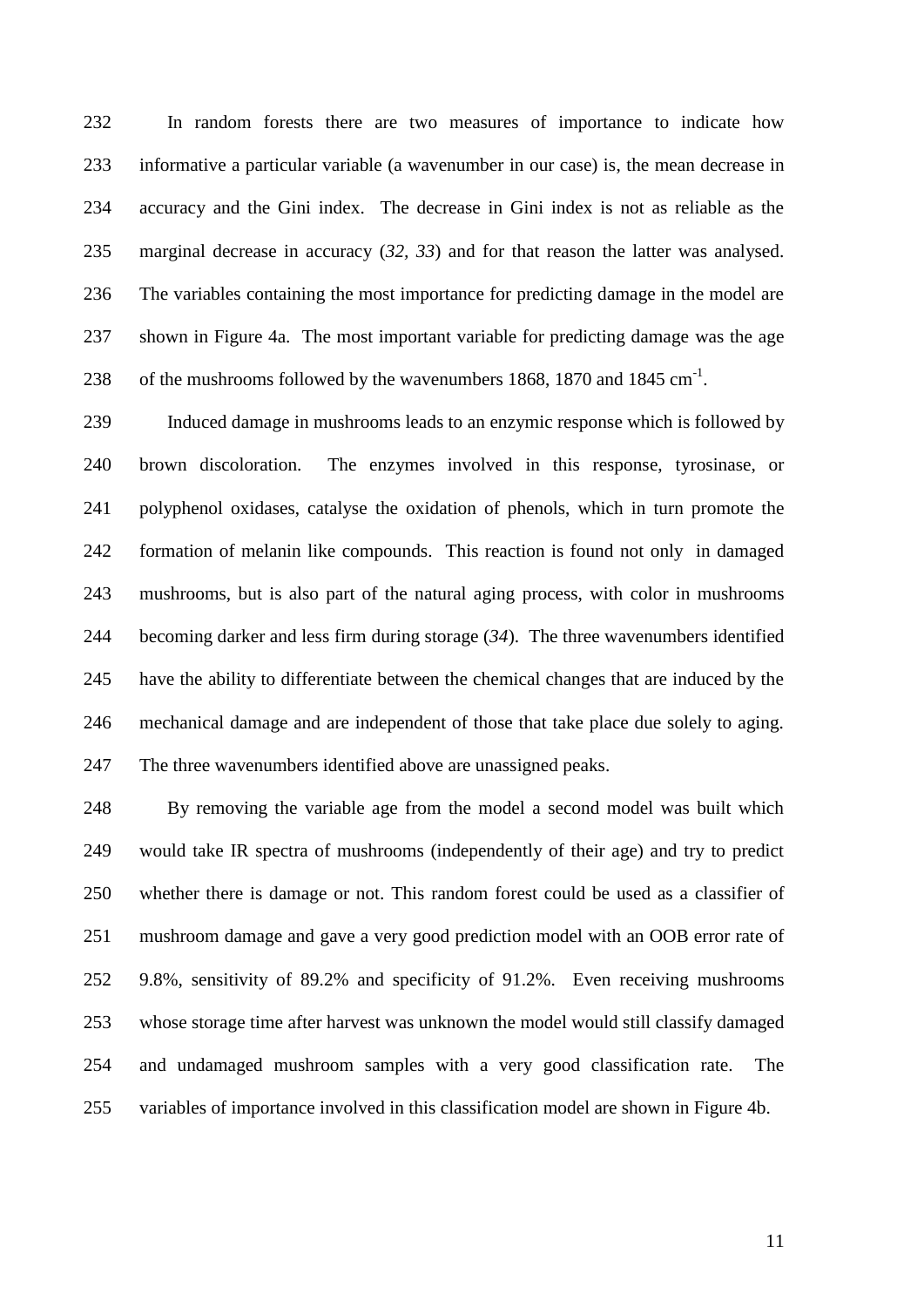The most important variable for predicting damage according to the mean decrease accuracy plot is tissue used in the analysis followed by the wavenumbers 1868, 1870 258 and 1560 cm<sup>-1</sup>. The peak at 1560 cm<sup>-1</sup> is attributed to amide II vibrations of proteins (*29*). Amide II bands along with amide I bands are major regions of the protein infrared spectrum. Amide II bands are associated with an out-of-phase combination of in-plane C-N stretching and N-H bending of amide groups (*35*). Absorption of this band was found to be higher in damaged samples and therefore an important variable for detecting damage in mushroom samples. The wavenumbers 1868 and 1870 cm-1 are unassigned.

 **Detection of damage (PLS)**. PLS-DA models were developed to discriminate between undamaged and damaged mushrooms of all tissue types separately. A summary of the average and dispersion of the results obtained on a percentage basis for each tissue is shown in Table 2; it is apparent that misclassification errors associated with all models were low, especially so in the case of gills and stalks. In terms of numbers of samples misclassified, these percentages translate to 1 or 2 only in each case. These results indicate that FTIR of freeze-dried mushroom tissues (especially gills and stalks) may be used to discriminate between damaged and undamaged mushrooms aged post-harvest from 0 to 7 days with almost complete confidence.

 Modeling damage in mushrooms has been reported in literature in 2008 by Gowen and colleagues and in 2009 by Esquerre et al. (*36, 37*). Gowen and colleagues investigated the use of hyperspectral imaging and principal components analysis (PCA) to develop models to predict damage on mushroom caps with correct classification ranging from 79-100%. Using near infra-red spectroscopy and partial least squares (PLS) regression, Esquerre and colleagues were able to correctly classify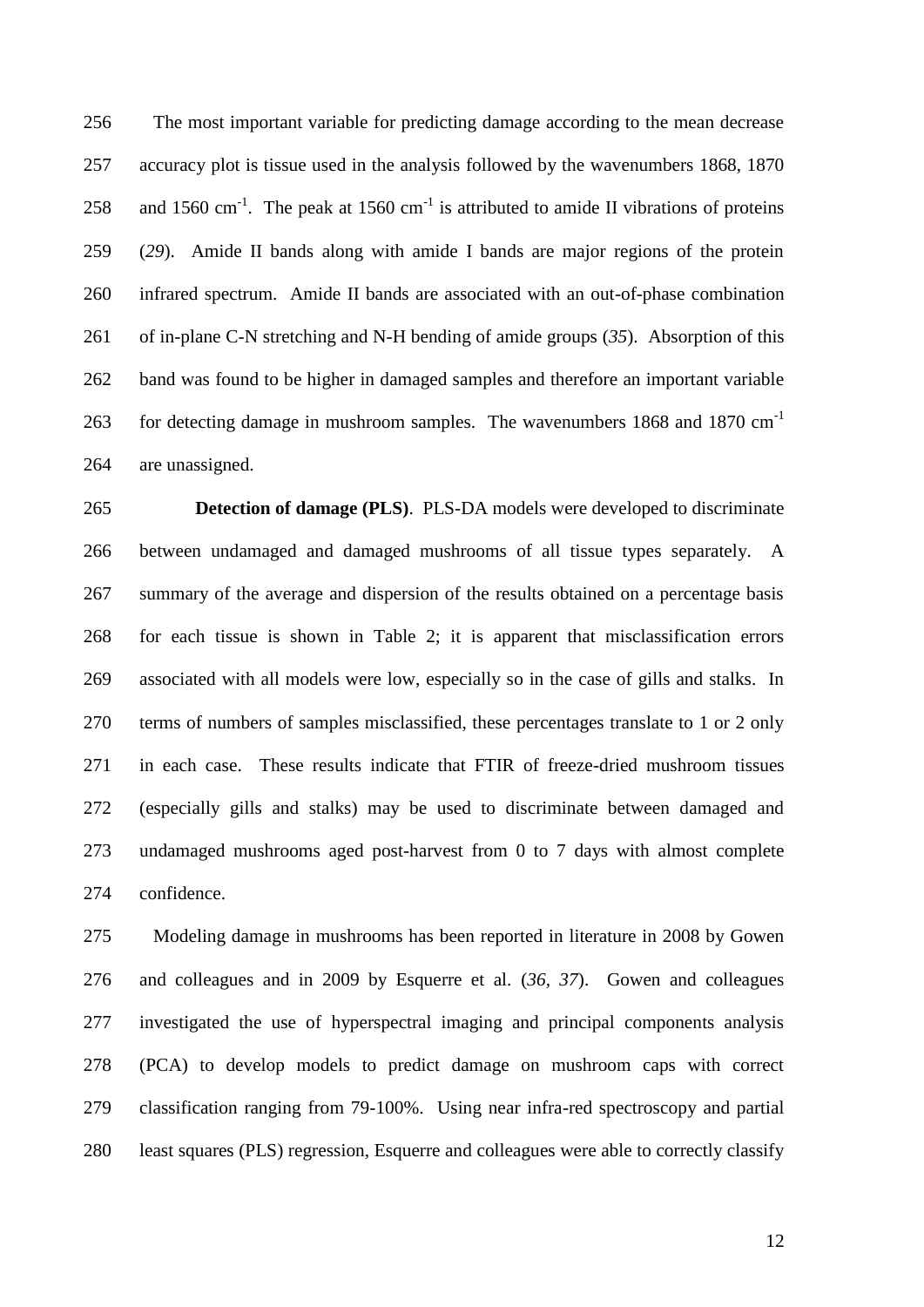undamaged mushrooms from damaged ones with an overall correct classification model with 99% accuracy. The models for predicting damage using FTIR and random forests correctly classified 94 and 90% of samples respectively, whilst the PLS predictive models correctly classified 92-99% of undamaged samples from damaged ones. These results highlight the usefulness of FTIR and chemometrics for detecting physical damage in mushrooms with the possibility of developing a classification system for the industry.

 **Predicting post-harvest age (random forests).** Initial random forest models were built to try and predict the mushroom age from day zero to day seven (0-7) using the IR spectra from the tissues and knowing whether they had been subjected to damage or not with the aim to identify specific wavenumbers associated with aging. The random forest model produced an OOB error rate of 32% i.e. 68% of samples were correctly classified. The results of the model fit are shown in Table 3. Misclassification of samples was seen for all mushroom ages particularly days 4, 5 and 7. Classification of day zero samples performed quite well in the model with 82% of samples correctly classified, which leads to the possibility of using IR spectroscopy as a tool to discriminate fresh mushrooms (D0) from mushrooms that have been subjected to refrigeration. This type of tool could enable packers and producers to avoid fraud and 'recycling' of product, supporting the evidence from visual inspection. The variables of importance identified by the mean decrease 301 accuracy plot were damage, tissue type and the wavenumbers 399, 952 and 1508 cm<sup>-1</sup>. A second model was developed to predict age using the same approach as above but removing the damage variable from the model. The model performed much the same as above with an OOB error rate of 33%; again misclassification within all sample ages was seen. The model correctly classified 79% of day zero models. The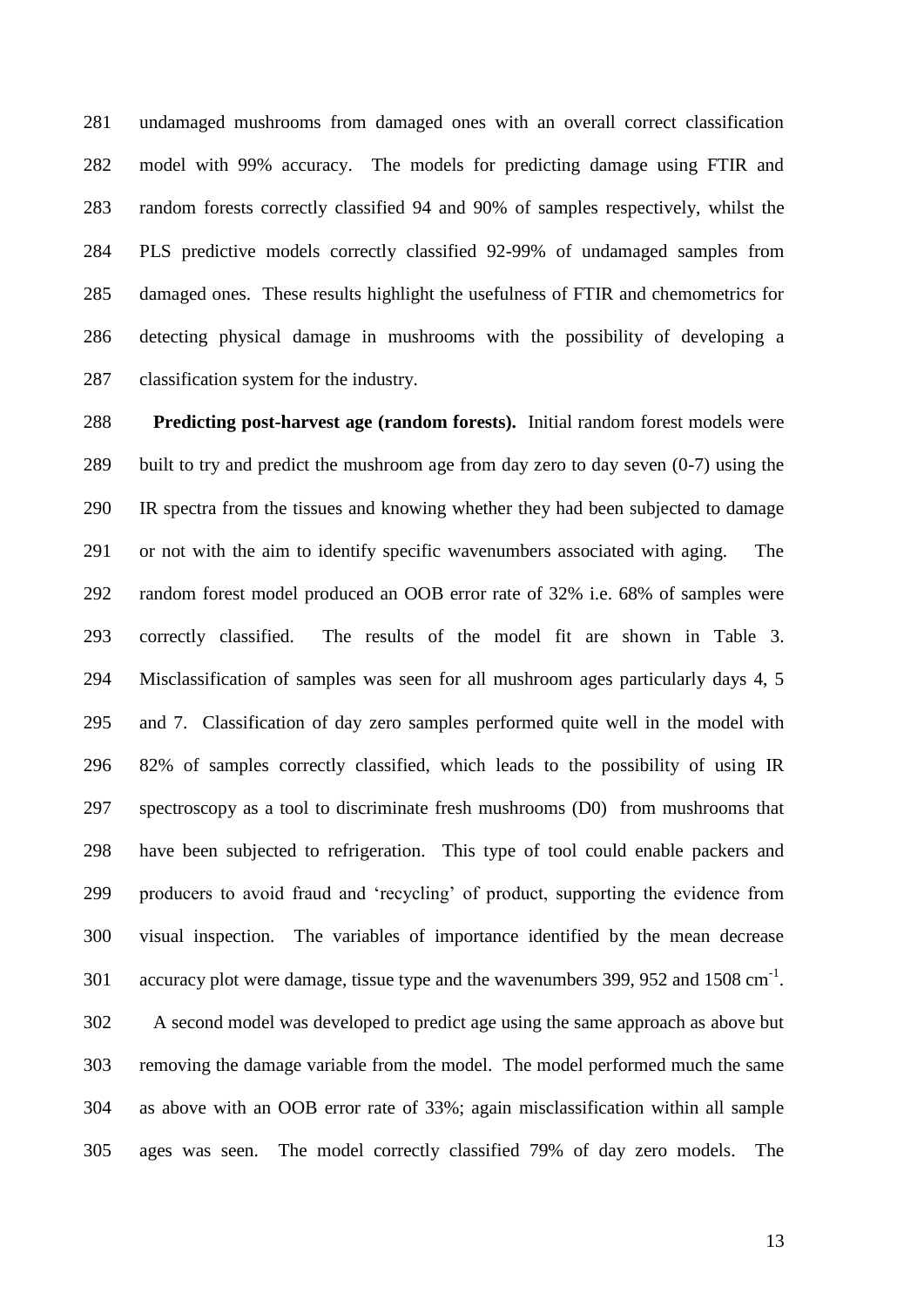important variables identified to predict age were tissue type and the wavenumbers 307 399, 952 and 1508 cm<sup>-1</sup>. The peak at 952 cm<sup>-1</sup> is a glucan band (ß-anomer C-H deformation) (*29*), glucans play many different roles in the physiology of fungi, some accumulate in the cytoplasm as storage, however most are present in the cell wall structure (*38*). This suggests that the ability to model aging in mushrooms may depend on the affect of glucan levels changing in the cell wall due to natural 312 senescence. The wavenumbers at 399 and  $1508 \text{ cm}^{-1}$  are unassigned. The OOB errors produced to model aging were quite large >33% which may be due to the low sample numbers.

 **Predicting post-harvest age (PLS).** PLS regression was applied separately to the caps, gills and stalks datasets in an attempt to develop separate quantitative models for prediction of the age of mushrooms, both damaged and undamaged. Selection of the appropriate number of latent variables for each model was assessed on the basis of the frequency of their occurrence. As shown in Figure 5, this was a clear and unambiguous choice. A summary of the results obtained using mushrooms from day 0 to day 7 inclusive is shown in Table 3. In the case of undamaged mushrooms, root mean squared error of cross validation (RMSECV) values achieved were relatively high, only permitting the prediction of post-harvest age of damaged mushrooms to 324 within  $\pm$  2 to 3 days approximately (95% confidence limit) depending on tissue type. The practical utility of such accuracy levels may be gauged by examination of the SD/RMSECV ratio, all but one of which are below 3.0, the generally accepted minimum value for a model to be of practical utility. With regard to damaged mushrooms, model predictive accuracies were similar for caps and stalks with RMSECV (and RER) values of 1.3 (1.9) and 1.2 (2.) respectively. In the case of gill tissue, better predictive accuracy was achieved with RMSECV and RER values equal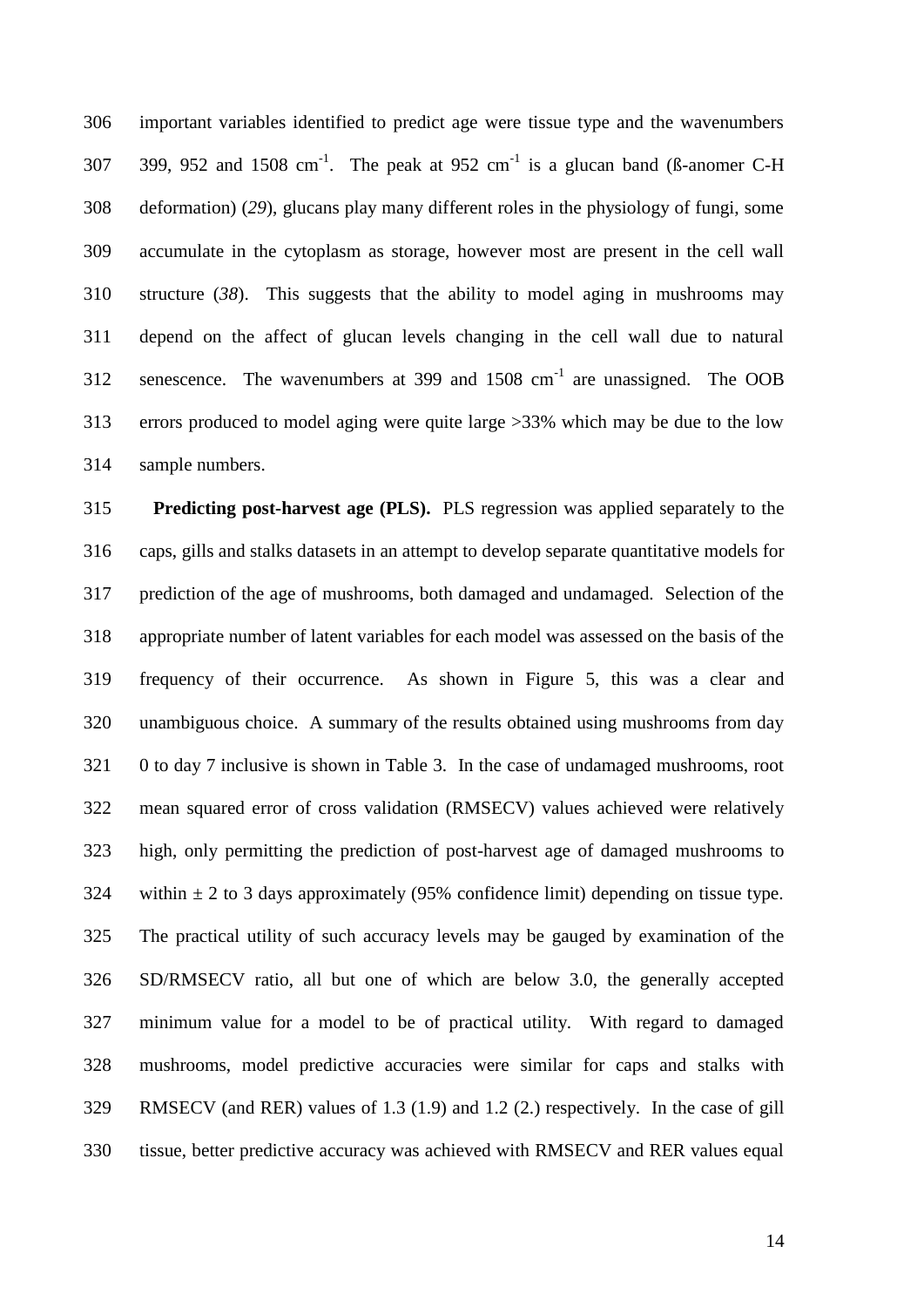to 0.8 and 3.1 respectively. The number of latent variables associated with these models was low and similar in all cases, with a variation between 6 and 8 only. The application of an objective indicator of the optimum number of PLS loadings to include in any model contributed to their stable performance.

 The results presented for modeling age in mushrooms using FTIR and chemometrics had misclassification errors of over 30% (random forests) yielding relatively unsuccessful results. However, random forest models were able to classify day zero samples reasonably well with correct classifications of 82 and 79% which leads to the possibility of using IR spectroscopy in detecting fresh mushrooms from old mushrooms and could be used within the sector for detecting fraud and 'recycling' of product. The time required for freeze-dried sample preparation is in the order of hours, thus this approach would be applicable for research and quality control purposes.

#### **Acknowledgments:**

 The authors acknowledge financial support from the Irish Department of Agriculture and Food under the Food Institutional Research Measure (FIRM), supported through EU and national funds. Thanks are due to Dr. Helen Grogan and Ted Cormican, Teagasc, Kinsealy Research Centre, Dublin, Ireland for the supply of mushrooms and background information.

- 
- 
- 
-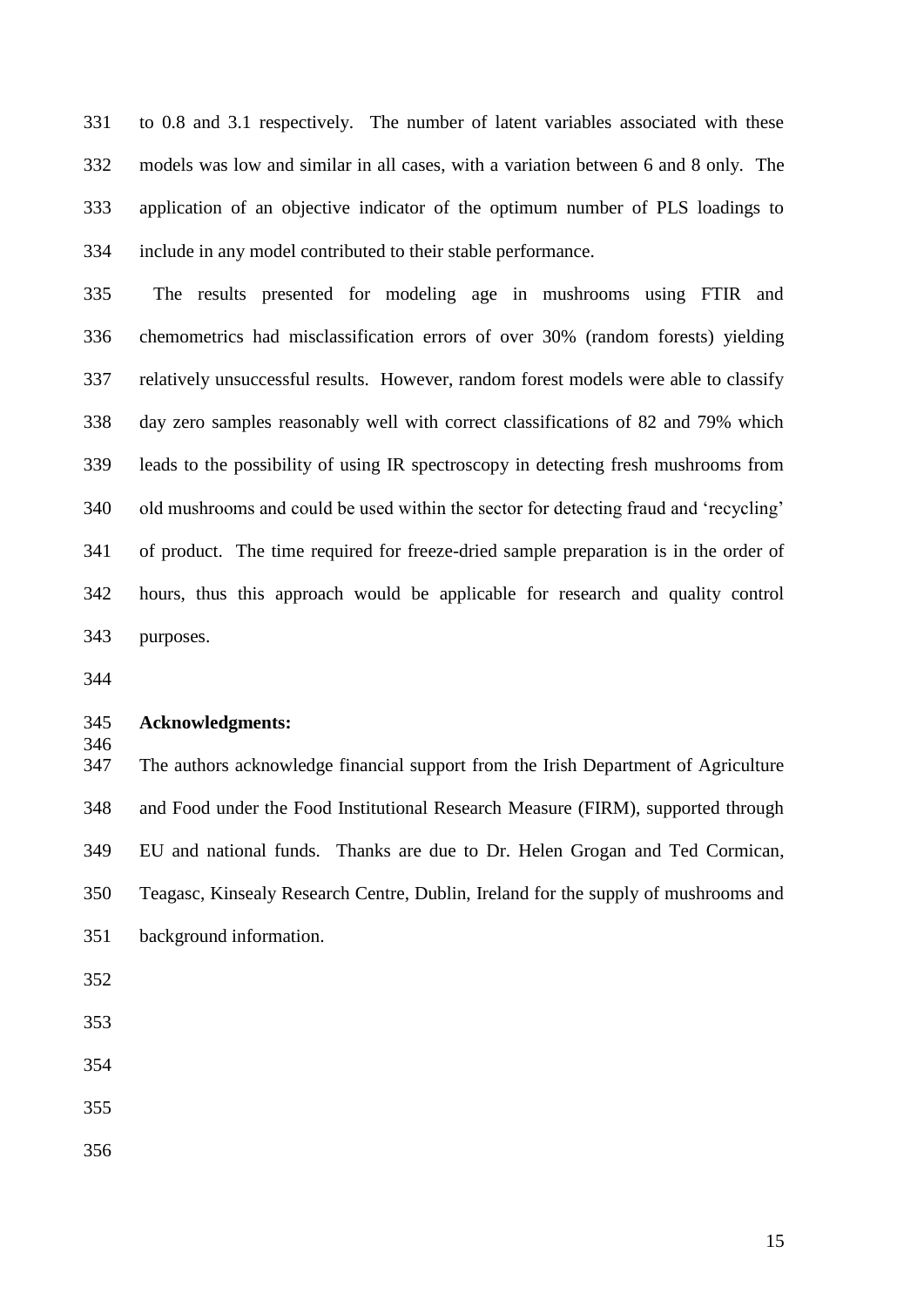#### **LITERATURE CITED**

 1. Chang, S. T., The world mushroom industry: Trends and technological development. *International Journal of Medicinal Mushrooms* **2006,** 8, 297-317. 2. Teagasc, The Irish Agriculture and Food Development Authority. *Teagasc Mushroom Newsletter* **2007,** 29. 3. Brennan, M.; Le Port, G.; Gormley, R., Post-harvest Treatment with Citric Acid or Hydrogen Peroxide to Extend the Shelf Life of Fresh Sliced Mushrooms. *Lebensmittel-Wissenschaft und-Technologie* **2000,** 33, (4), 285-289. 4. Burton, K. S.; Noble, R., The influence of flush number, bruising and storage temperature on mushroom quality. *Postharvest Biology and Technology* **1993,** 3, (1), 39-47. 5. Burton, K. S., Cultural factors affecting mushroom quality - cause and control of bruising. *Mushroom Science* **2004,** 16, 397-402. 6. Jolivet, S.; Arpin, N.; Wicher, H. J.; Pellon, G., *Agaricus bisporus browning*: A review. *Mycological Research* **1998,** 102, 1459-1483. 7. Heinemann, P. H.; Hughes, R.; Morrow, C. T.; Sommer, H. J. I.; Beelman, R.; Wuest, P. J., Grading of mushrooms using a machine vision system. *Transactions of the American Scoiety of Agricultual Engineers* **1994,** 37, (5), 1671-1677. 8. Harrigan, G. C.; Goodacre, R., *Metabolic profiling: its role in biomarker discovery and gene function analysis*. Kluwer Academic Publishers: Boston, 2003. 9. Melin, A.-M.; Allery, A.; Perromat, A.; Bébéar, C.; Déléris, G.; de Barbeyrac, B., Fourier transform infrared spectroscopy as a new tool for characterization of mollicutes. *Journal of Microbiological Methods* **2004,** 56, (1), 73-82. 10. Bozkurt, O.; Dincer Bilgin, M.; Severcan, F., The effects of diabetes mellitus on rat skeletal extensor digitorum longus muscle tissue: An FTIR study. *Spectroscopy*  **2007,** 21, 151-160. 11. Dogan, A.; Siyakus, G.; Severcan, F., FTIR spectroscopic characterization of irradiated hazelnut (Corylus avellana L.). *Food Chemistry* **2007,** 100, (3), 1106-1114. 12. Toyran, N.; Turan, B.; Severcan, F., Selenium alters the lipid content and protein profile of rat heart: An FTIR microspectroscopic study. *Archives of Biochemistry and Biophysics* **2007,** 458, (2), 184-193. 13. Van de Voort, F. R.; Sedman, J.; Ismail, A. A., A rapid FTIR quality-control method for determining fat and moisture in high-fat products. *Food Chemistry* **1993,** 48, 213-221. 14. Gidman, E.; Goodacre, R.; Emmett, B.; Smith, A. R.; Gwynn-Jones, D., Investigating plant-plant interference by metabolic fingerprinting. *Phytochemistry*  **2003,** 63, (6), 705-710. 15. Corte, L.; Rellini, P.; Roscini, L.; Fatichenti, F.; Cardinali, G., Development of a novel, FTIR (Fourier transform infrared spectroscopy) based, yeast bioassay for toxicity testing and stress response study. *Analytica Chimica Acta* **2010,** 659, (1-2), 258-265. 16. Santos, C.; Fraga, M. E.; Kozakiewicz, Z.; Lima, N., Fourier transform infrared as a powerful technique for the identification and characterization of filamentous fungi and yeasts. *Research in Microbiology* In Press, Corrected Proof. 17. Ammor, M. S.; Argyri, A.; Nychas, G.-J. E., Rapid monitoring of the spoilage of minced beef stored under conventionally and active packaging conditions using Fourier transform infrared spectroscopy in tandem with chemometrics. *Meat Science*  **2009,** 81, (3), 507-514.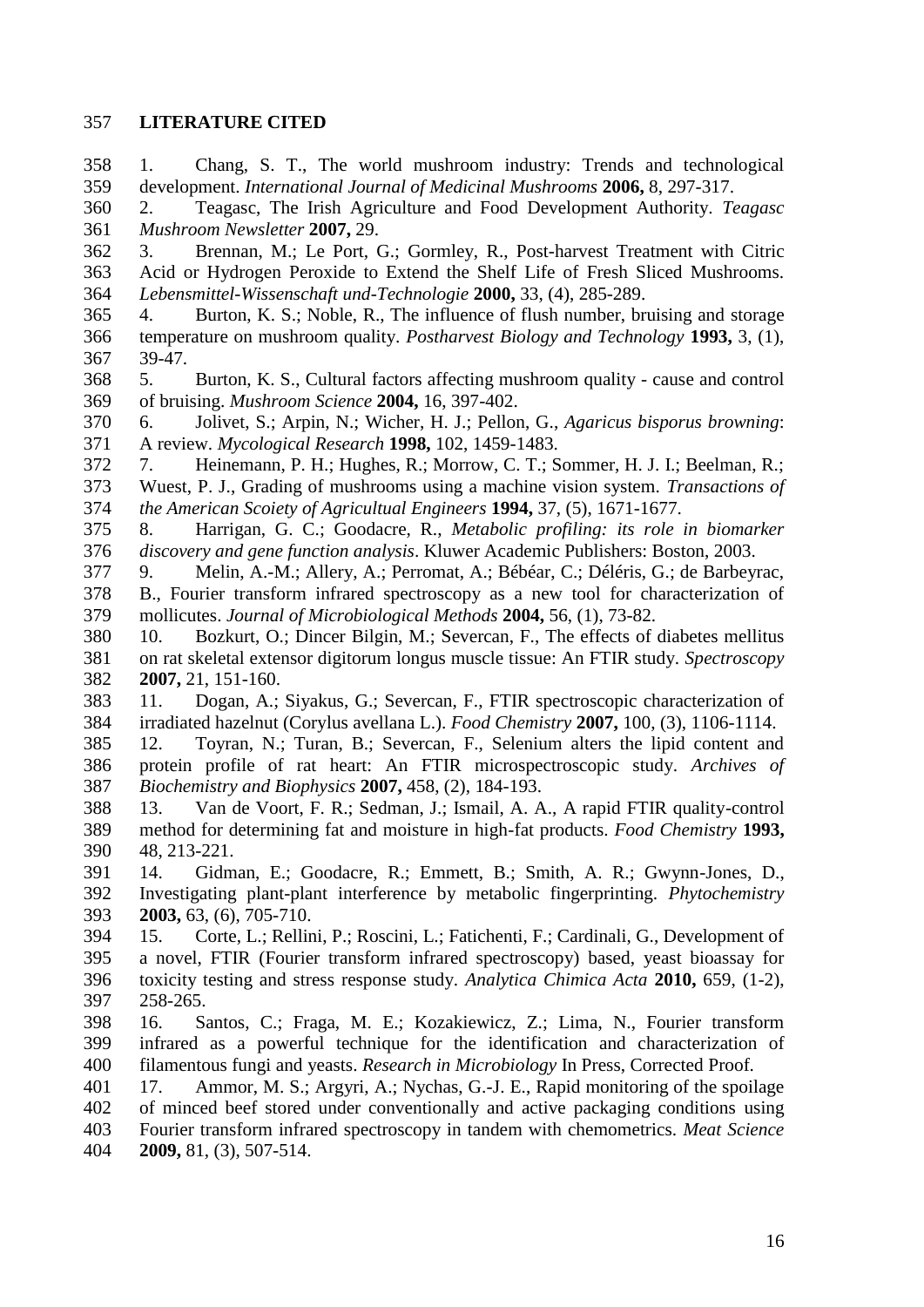- 18. Rossel, R. A. V.; Behrens, T., Using data mining to model and interpret soil diffuse reflectance spectra. *Geoderma* In Press, Corrected Proof.
- 19. Garip, S.; Gozen, A. C.; Severcan, F., Use of Fourier transform infrared spectroscopy for rapid comparative analysis of Bacillus and Micrococcus isolates. *Food Chemistry* **2009,** 113, (4), 1301-1307.

 20. Preisner, O.; Lopes, J. A.; Menezes, J. C., Uncertainty assessment in FT-IR spectroscopy based bacteria classification models. *Chemometrics and Intelligent Laboratory Systems* **2008,** 94, (1), 33-42.

- 21. Kim, H. T.; Kim, S. S.; Kim, S. J. In IEEE Engineering in Medicine and Biology, 27th Annual Conference, Shanghai, China, 2005; Shanghai, China, 2005.
- 22. Granitto, P. M.; Gasperi, F.; Biasioli, F.; Trainotti, E.; Furlanello, C., Modern data mining tools in descriptive sensory analysis: A case study with a Random forest approach. *Food Quality and Preference* **2007,** 18, (4), 681-689.
- 23. Zheng, L.; Watson, D. G.; Johnston, B. F.; Clark, R. L.; Edrada-Ebel, R.; Elseheri, W., A chemometric study of chromatograms of tea extracts by correlation optimization warping in conjunction with PCA, support vector machines and random forest data modeling. *Analytica Chimica Acta* **2009,** 642, (1-2), 257-265.
- 24. Gowen, A. A.; Downey, G.; Esquerre, C.; O'Donnell, C. P., A simple method for estimation of PLS model dimensionality using regression vectors. *Journal of Chemometrics* **2010**, in press.
- 25. R\_Development\_Core\_Team *R: a language and environment for statistical computing*, UK, 2007.
- 26. Belton, P. S.; Colquhoun, I. J.; Grant, A.; Wellner, N.; Field, J. M.; Shewry, P.
- R.; Tatham, A. S., FTIR and NMR studies on the hydration of a high-Mr subunit of glutenin. *International Journal of Biological Macromolecules* **1995,** 17, (2), 74-80.
- 27. Di Mario, F.; Rapanà, P.; Tomati, U.; Galli, E., Chitin and chitosan from Basidiomycetes. *International Journal of Biological Macromolecules* **2008,** 43, (1), 8- 12.
- 28. Workman, J., *Methods and Interpretations in "Handbook of Organic Compounds"*. Academic Press: London, 2001; p 209-242.
- 29. Mohacek-Grosev, V.; Bozac, R.; Puppels, G. J., Vibrational spectroscopic characterization of wild growing mushrooms and toadstools. *Spectrochimica Acta Part A: Molecular and Biomolecular Spectroscopy* **2001,** 57, (14), 2815-2829.
- 30. Pierce, J. A.; Rast, D. M., A comparison of native and synthetic mushroom melanins by fourier-transform infrared spectroscopy. *Phytochemistry* **1995,** 39, (1), 49-55.
- 31. Sandula, J.; Kogan, G.; Kacurakova, M.; Machova, E., Microbial (1->3)-beta- d-glucans, their preparation, physico-chemical characterization and immunomodulatory activity. *Carbohydrate Polymers* **1999,** 38, 247-253.
- 32. Pang, H. L.; Lin, A.; Holford, M.; Enerson, B. E.; Lu, B.; Lawton, M. P.; Floyd, E.; Zhao, H., Pathway analysis using random forests classification and regression. *Bioinformatics* **2006,** 16, (22), 2028-2036.
- 33. Breiman, L., Random Forests. *Machine Learning* **2001,** 45, 5-32.
- 34. Eastwood, D.; Burton, K., Mushrooms a matter of choice and spoiling oneself. *Microbiology Today* **2002,** 29, 18-19.
- 35. Militello, V.; Casarino, C.; Emanuele, A.; Giostra, A.; Pullara, F.; Leone, M., Aggregation kinetics of bovine serum albumin studied by FTIR spectroscopy and light scattering. *Biophysical Chemistry* **2004,** 107, (2), 175-187.
- 36. Gowen, A. A.; O'Donnell, C.; Taghizadeh, M.; Cullen, P. J.; Frias, J.; Downey, G., Hyperspectral imaging combined with principle component analysis for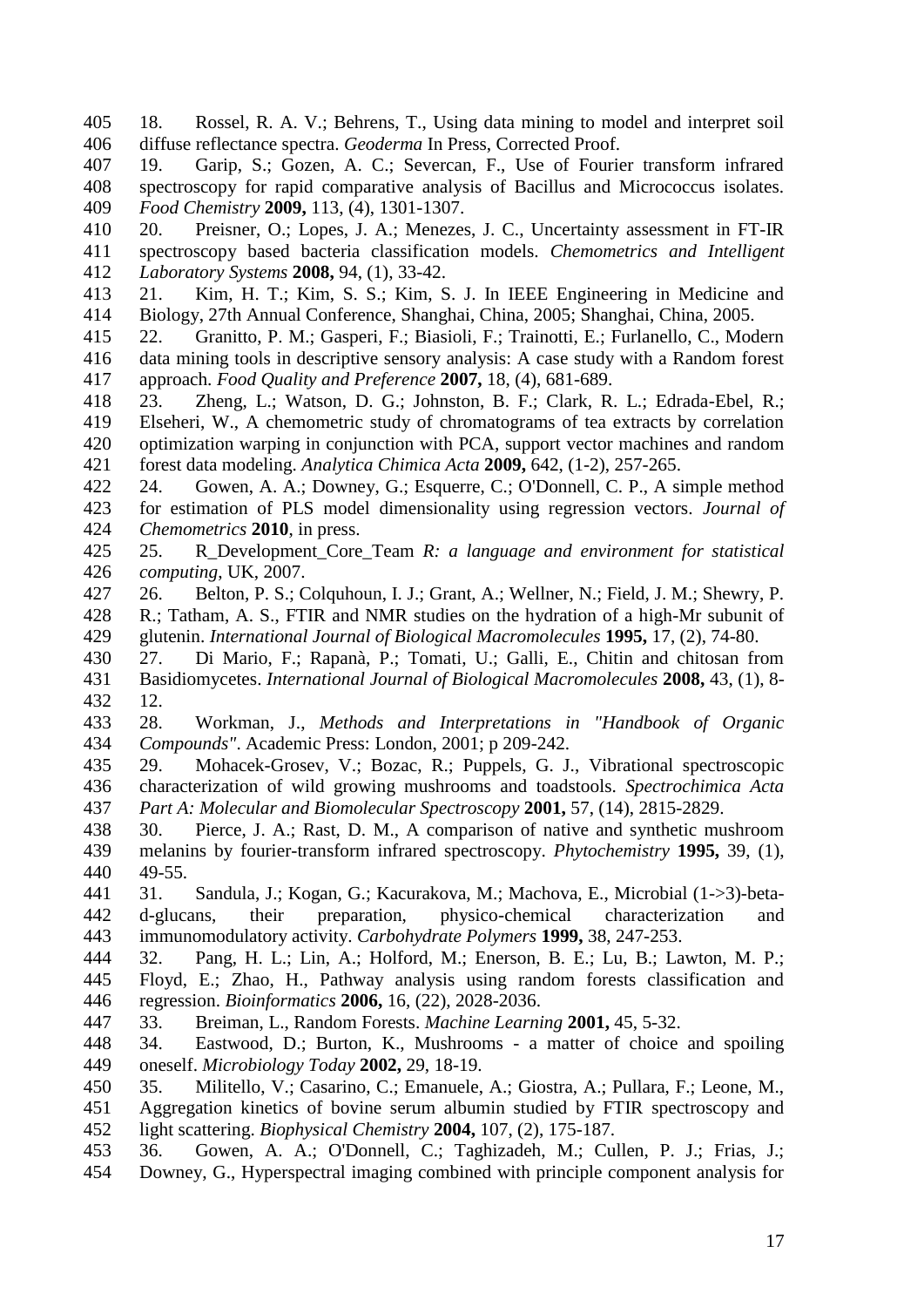- bruise damage detection on white mushrooms (*Agaricus bisporus*). *Journal of Chemometrics* **2008,** 22, 259-267.
- 37. Esquerre, C.; Gowen, A. A.; O'Donnell, C.; Downey, G., Initial studies on the quantitation of bruise damage and freshness in mushrooms using visible-near infrared spectroscopy. *Journal of Agricultural and Food Chemistry* **2009,** 57, 1903-1907.
- 38. Ruiz-Herrera, J., *Fungal cell wall, structure, synthesis and assembly*. CRC
- Press: Florida, 1992; p 65.
-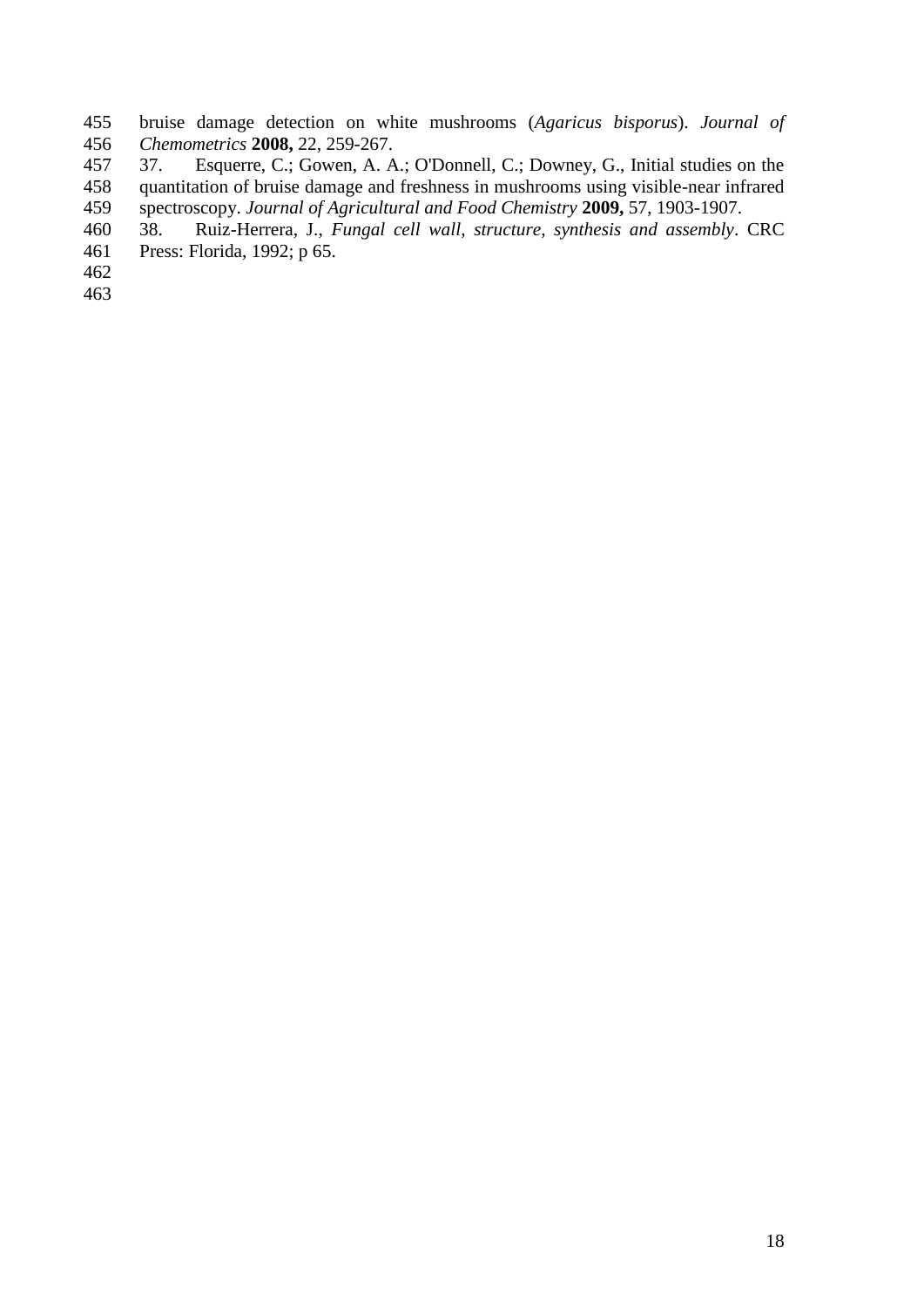#### **FIGURE CAPTIONS**

**Figure 1 FTIR transmittance spectra of all mushroom tissues in (a) 400-1800 cm-1 (b) 2800-3050 cm-1, and (c) 3050 – 4000 cm-1 wavenumber ranges**

**Figure 2. Average undamaged caps spectrum (raw data)**

**Figure 3. PC1vs PC2 score plots of undamaged mushroom tissue (a) caps; (b) gills (c) stalks and damaged tissue (d) caps; (e) gills and (f) stalks**

**Figure 4(a) Relative importance plot of variables that are important in the random forest model for predicting damage/undamaged samples. The variable age being the most important followed**  by the wavenumbers 1868, 1870 and 1845 cm<sup>-1</sup>. 4(b) Relative importance plot of variables that **are important in the random forest model for predicting damaged/undamaged samples when age is not a variable. The most important variables are tissue type followed by the wavenumbers**  1868, 1870 and 1560 cm<sup>-1</sup>

**Figure 5 Frequency of generation of PLS regression models for mushroom post-harvest age on the basis of the number of latent variables selected. (a) undamaged caps, (b) un damaged gills, (c) undamaged stalks, (d) damaged caps, (e) damaged gills and (f) damaged stalks. Abscissa – no. of latent variables in model; ordinate – number of occurrences**

#### **TABLES**

| Table.1 Summary of results for mushroom discrimination on the basis of damage |                 |           |               |               |  |  |
|-------------------------------------------------------------------------------|-----------------|-----------|---------------|---------------|--|--|
|                                                                               | <b>#Samples</b> | #Loadings | $\frac{6}{9}$ | % damaged     |  |  |
|                                                                               |                 |           | undamaged     | misclassified |  |  |
|                                                                               |                 |           | misclassified | mean (std.    |  |  |
|                                                                               |                 |           | mean (std.    | deviation)    |  |  |
|                                                                               |                 |           | deviation)    |               |  |  |
| Caps                                                                          | 160             |           | 4.1(4.3)      | 7.6(4.0)      |  |  |
| Gills                                                                         | 160             |           | 2.1(3.0)      | 0.8(1.7)      |  |  |
| <b>Stalks</b>                                                                 | 160             | 12        | 1.7(2.1)      | 0.6(1.5)      |  |  |

**Table.1 Summary of results for mushroom discrimination on the basis of damage**

**Table 2 Confusion matrix and the error rate for the prediction of mushroom age. The OOB error rate: 32%. The highlighted numbers are correctly classified samples**

|          |    | ັ<br><u>_</u> |    |    |    |    |    |    |              |
|----------|----|---------------|----|----|----|----|----|----|--------------|
|          |    |               |    |    |    | 5  | O  | 7  | <b>Error</b> |
|          |    |               |    |    |    |    |    |    | rate         |
| $\bf{0}$ | 49 | 3             |    |    |    |    | 3  |    | 0.18         |
|          |    | 42            |    | 4  |    |    |    | 6  | 0.30         |
|          |    |               | 43 |    |    |    | U  | 3  | 0.28         |
|          |    |               | 5  | 47 |    |    |    |    | 0.22         |
|          |    | $\theta$      |    | 3  | 32 | 2  | 8  |    | 0.47         |
|          |    |               | 3  | 12 | 3  | 29 |    | 8  | 0.51         |
| O        |    |               | 6  | 0  |    | 0  | 48 | 3  | 0.20         |
|          |    |               |    |    |    | 6  | 8  | 34 | 0.43         |

0-7: Sample age in days from day zero to day seven

Error rate: The % misclassification for each sample age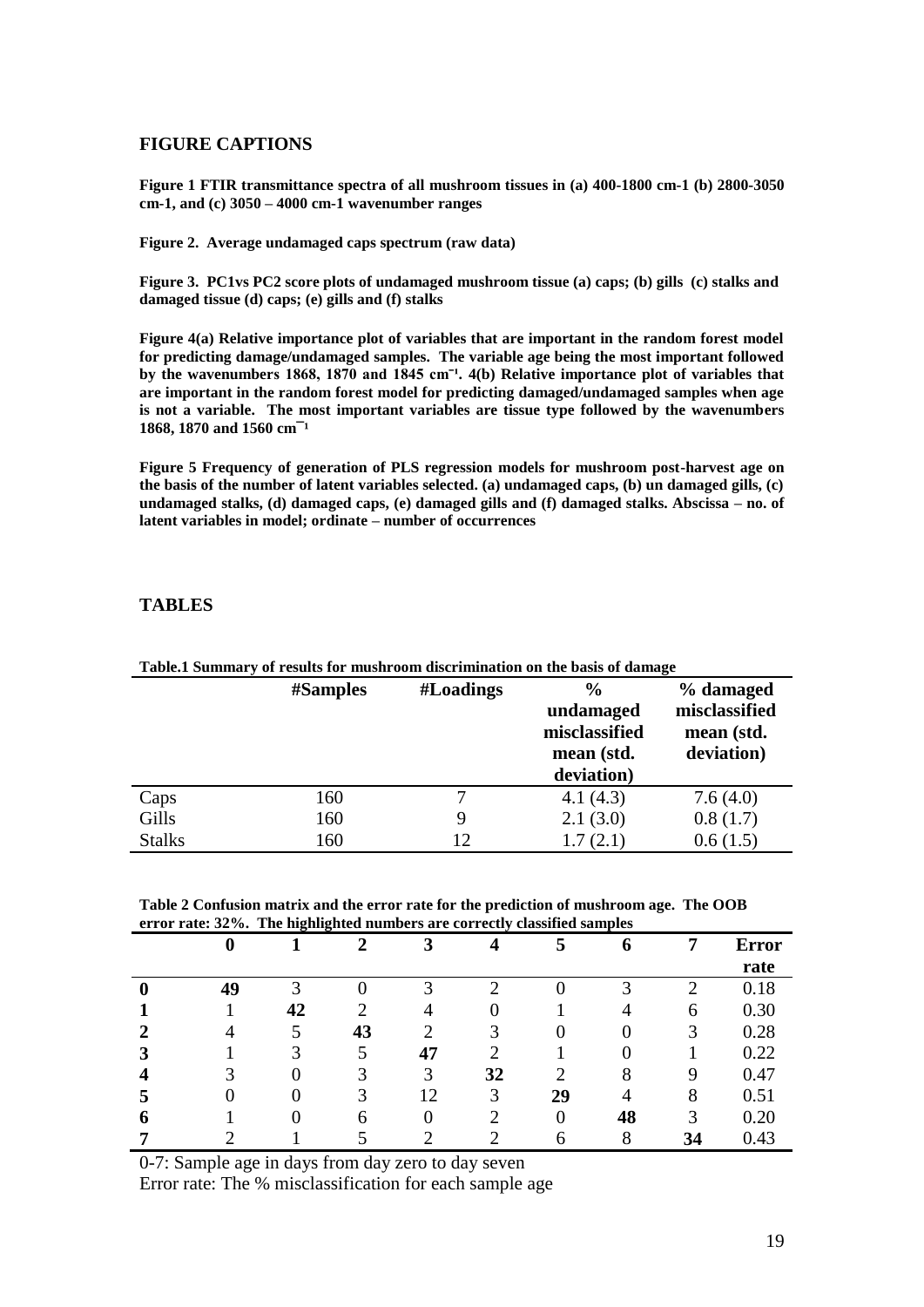|                  | o             | o         |                |                |         |  |
|------------------|---------------|-----------|----------------|----------------|---------|--|
| <b>Treatment</b> | <b>Tissue</b> | # Samples | #Loadings      | <b>RMSECV*</b> | $RER**$ |  |
| Undamaged        | Caps          | 80        | 7              | 1.2            | 2.0     |  |
|                  | Gills         | 80        | $\overline{7}$ | 1.5            | 1.6     |  |
|                  | <b>Stalks</b> | 80        | $\overline{7}$ | 1.2            | 1.9     |  |
| Damaged          | Caps          | 80        | 7              | 1.3            | 1.9     |  |
|                  | Gills         | 80        | 8              | 0.8            | 3.1     |  |
|                  | <b>Stalks</b> | 80        | 6              | 1.2            | 2.2     |  |

**Table 3 Summary of PLS regression results for the prediction of post-harvest age (day 0-7 inclusive) in undamaged and damaged mushrooms** 

\*RMSECV= root mean square error of cross-validation (mean of 100 runs); \*\*RER = SD/RMSECV





**Figure 1 FTIR transmittance spectra of all mushroom tissues in (a) 400-1800 cm-1 (b) 2800-3050 cm-1 , and (c) 3050 – 4000 cm-1 wavenumber ranges**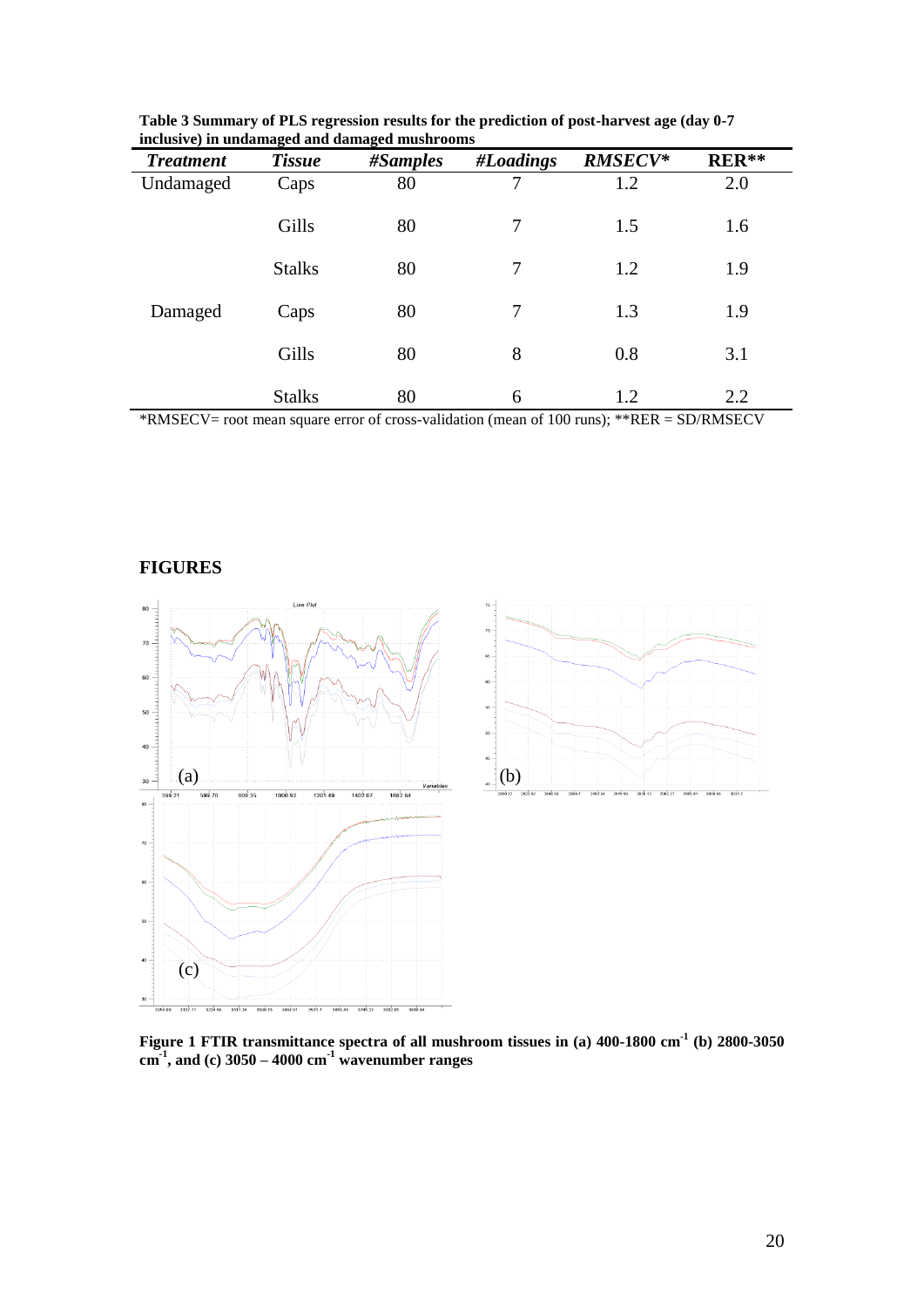

 **Figure 2. Average undamaged caps spectrum (raw data)**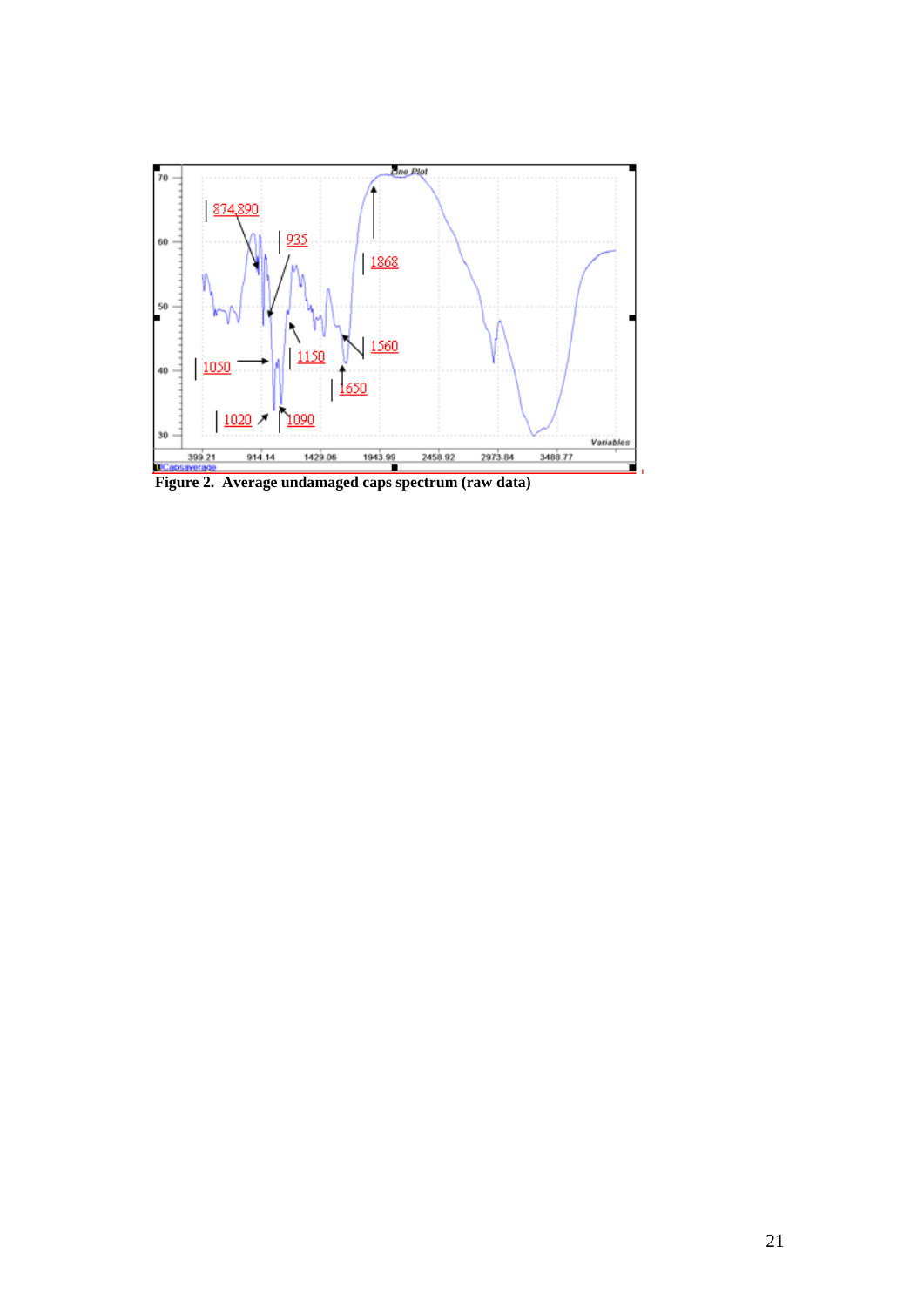

**Figure 3 PC1vs PC2 score plots of undamaged mushroom tissue (a) caps; (b) gills (c) stalks and damaged tissue (d) caps; (e) gills and (f) stalks ;0-7: Sample ages from zero to seven**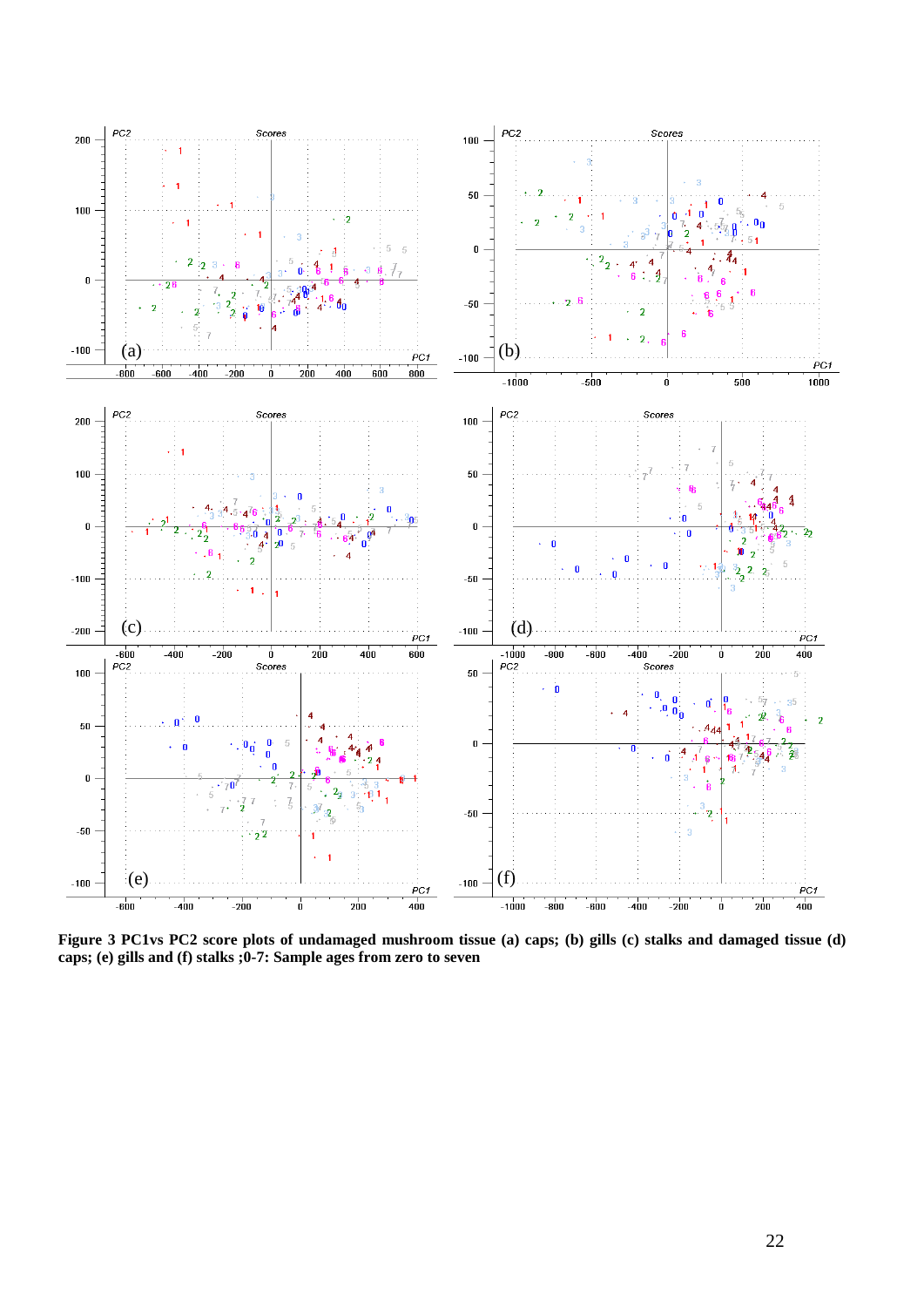

**Figure 4(a) Relative importance plot of variables that are important in the random forest model for predicting damage/undamaged samples. The variable age being the most important followed**  by the wavenumbers 1868, 1870 and 1845 cm<sup>-1</sup>. 4(b) Relative importance plot of variables that **are important in the random forest model for predicting damaged/undamaged samples when age is not a variable. The most important variables are tissue type followed by the wavenumbers**  1868, 1870 and 1560 cm<sup>-1</sup>